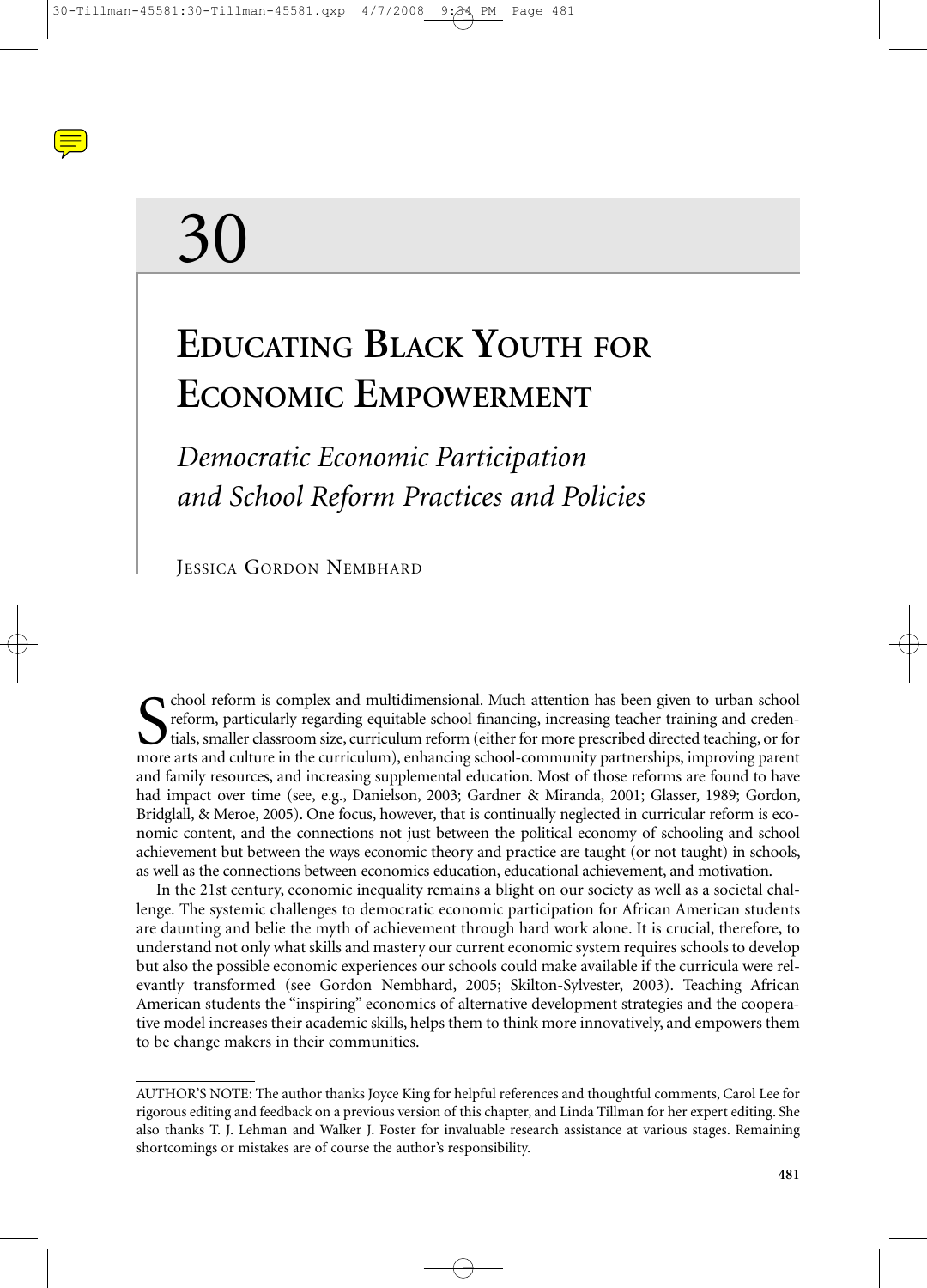My exploration into teaching democratic economic participation at both the high school and college levels leads me to investigate innovative economic practices in primary and secondary schools as well as strategies for teaching alternative economics at the postsecondary school level as examples of how the use of transformative economics curricula enhance both schooling and community development in African American communities. Anecdotal evidence suggests that Black students increase academic confidence, motivation, and sometimes achievement as they learn certain economic content and practice alternative economic development in a school setting (Gordon Nembhard, 2005; Skilton-Sylvester, 1994).<sup>1</sup> They learn about economics as a transformative body of knowledge and experience entrepreneurship and working with alternative economic structures so that they have more options when they leave high school and/or college. At the very least, these experiences enhance their credentials in the larger world, often leading to greater personal and community well-being and deeper schoolcommunity partnerships. The potential for increasing school achievement is high.

 $\frac{30}{11}$   $\frac{30}{11}$   $\frac{40}{11}$ 

In my preliminary investigation into this relationship, I note that African American students who are involved in cooperative businesses and alternative economic activities in high schools and middle schools, for example, often better apply what they have been learning in a variety of subjects, learn entrepreneurship and team work, may stay in school longer, and often go on to college having earned some of their own money to attend college (Gordon Nembhard, 2005; Pang, Gordon Nembhard, & Holowach, 2006). In addition, these student entrepreneurs often provide needed services to their community through their businesses, contribute to the development of their communities, develop leadership skills, and train other students (Gordon Nembhard & Pang, 2003). Therefore, expanding the type of economics education also expands the purpose of education beyond being just for individual achievement and preparation for future employment and higher education. A school's larger purposes can now include meaningful school-community partnerships, community and economic development, and social change through economic transformation. African American students learn how to create economic opportunities for themselves and their communities by engaging in democratic economic activity, at the same time that they continue their education.

Implications for education policy include the promotion of entrepreneurship, economics and cooperative economics education, and cooperative business experiences in curriculum development and teacher training; and the allocation of adequate funds for these activities.<sup>2</sup>

In the first section of this chapter, I offer four major reasons why adding more economics and alternative economic analyses and experiences to the school curriculum is a strategy that may increase African American students' school achievement, facilitate genuine school-community partnerships, and enhance community economic development. The second section of the chapter is an exploration of the economic content in high school social studies and economics classes, with a focus on the lack of education about alternative and cooperative economics. In the next sections, I summarize the kinds of experiences African American students have practicing cooperative economics in their schools and in school-related programs and introduce a discussion about teaching alternative economics in college courses, particularly in African American Studies' departments and for schools of education. I conclude this chapter with a discussion of some implications for school reform policy and societal economic benefits.

# **ECONOMIC CHALLENGES AND OPPORTUNITIES FOR TEACHING ALTERNATIVE ECONOMICS AND ENGAGING AFRICAN AMERICAN YOUTH IN COLLECTIVE ENTREPRENEURSHIP**

Expanding the economic content and rigor of the school curriculum by including alternative economic theories and practices is important to African American students for several reasons: (1) additional and often different kinds of skills are needed to prepare students to function in the current (and future) deindustrialized economy; (2) the number and type of economic inequalities are increasing, which limits the effectiveness of academic achievement; (3) local economic and community building challenges also reduce the effectiveness of academic achievement but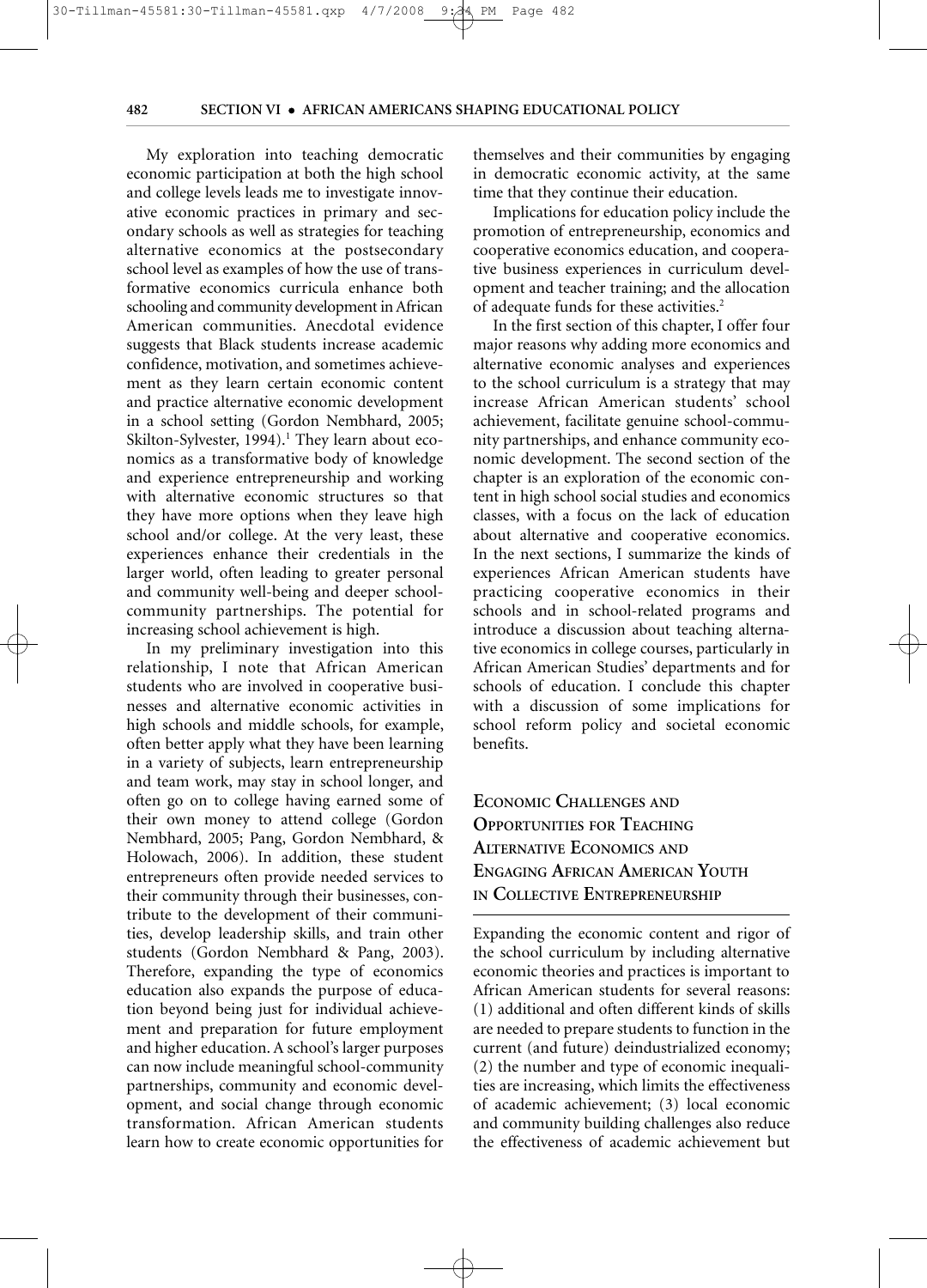provide pedagogic opportunities; and (4) participatory democracy in the 21st century requires economic literacy.

First, the requirements of the "new economy" (a deindustrial global information-based network) suggest that what we teach and what students experience in school should correspond better to their economic needs. Specifically, in terms of African American students, it is important that the curriculum be aligned with the needs of marginalized communities for the purposes of both social mobility and social change.3 While many interpret this to mean that curricula should focus on more technical skills,<sup>4</sup> or more vocational education, "cooperative education" (matching students with business internships), and junior achievement programs aligned with the corporate agenda, $5$  my research suggests that schools include political economic analyses and alternative economic experiences for their students as part of a transformative curriculum. The curriculum can better prepare African American students to be more proactive economic actors in a very competitive and everchanging economic milieu if it includes the study of the current economic system, the economic conditions students experience, and engages students in creating economic development opportunities in their communities.

What is this changing economic milieu? Over the past 30 years or more, the U.S. economy has been shifting from being based on manufacturing to one based on service; from production dependent on craft to a dependency on technology and information; and from being domestically centered to an expanding international, multinational, and global transnational focus. This has changed both the nature and the requirements of work in the United States, yet school curricula have not changed commensurately. The consequences have been particularly severe for African American youth (Darity & Mason, 1998; Gordon Nembhard, 2000; Skilton-Sylvester, 2003; Williams, 2000). African Americans continue to be left behind both academically and economically. Skilton-Sylvester (2003) notes,

The question of whether the information economy and the "new work order" will leave behind the urban ghetto poor is really no longer a matter of speculation. It has happened, and the question for educators is whether we will find ways to push back the growing inequality. (p. 3)

Current conditions in industry suggest that students now need to be trained more flexibly, to "think on their feet," apply knowledge in a variety of contexts, use technology, communicate well, and be team players who can also be leaders (Haynes & Gordon Nembhard, 1999), and to "do the thinking between the tasks" (Skilton-Sylvester, 2003). Many public and inner-city school districts, however, are embracing directed learning and standards-based reforms that give "lip service" to some of these skills, but do not actually facilitate problem solving or democratic decision making. Too often, the high level skills are not being taught.

While opportunities to participate in democratic economic decision making may be limited, the returns of having such a skill are relatively high for both employees and employers, when appreciated. For example, occupations that require more autonomy and decision-making opportunities pay higher salaries (U.S. Bureau of Labor Statistics, 2004; Wright & Dwyer, 2000/2001), and businesses prosper when such skills and relationships are nurtured among employees (Case, 2003; Fenton, 2002; Krimerman & Lindenfeld, 1992; Levine & Tyson, 1990). In addition, deindustrialization and the decline in steady well-paying jobs means that young people must be prepared to take their careers into their own hands, create their own opportunities, and rely less on finding that one good long-term employer, who no longer exists.

Second, our economic system is becoming more unequal as the wealthy become wealthier and the poor, poorer (Davies, Sanstrom, Shorrock, & Wolff, 2006). In the United States, the net worth of African American families, for example, is only about 15.7% of the average wealth of White families (Gordon Nembhard & Chiteji, 2006), and income inequality persists. Economics education in high school and college is important if we want to empower African American students to understand the system and how to make change in it.

Third, with increasing globalization and the movement of industry and finance across national borders, local economies struggle to maintain their residents' standards of living. Many of the localities in the United States where African Americans are concentrated, for example, are experiencing decreased economic activity and a loss of resources. Many central city areas have few jobs, little formal official economic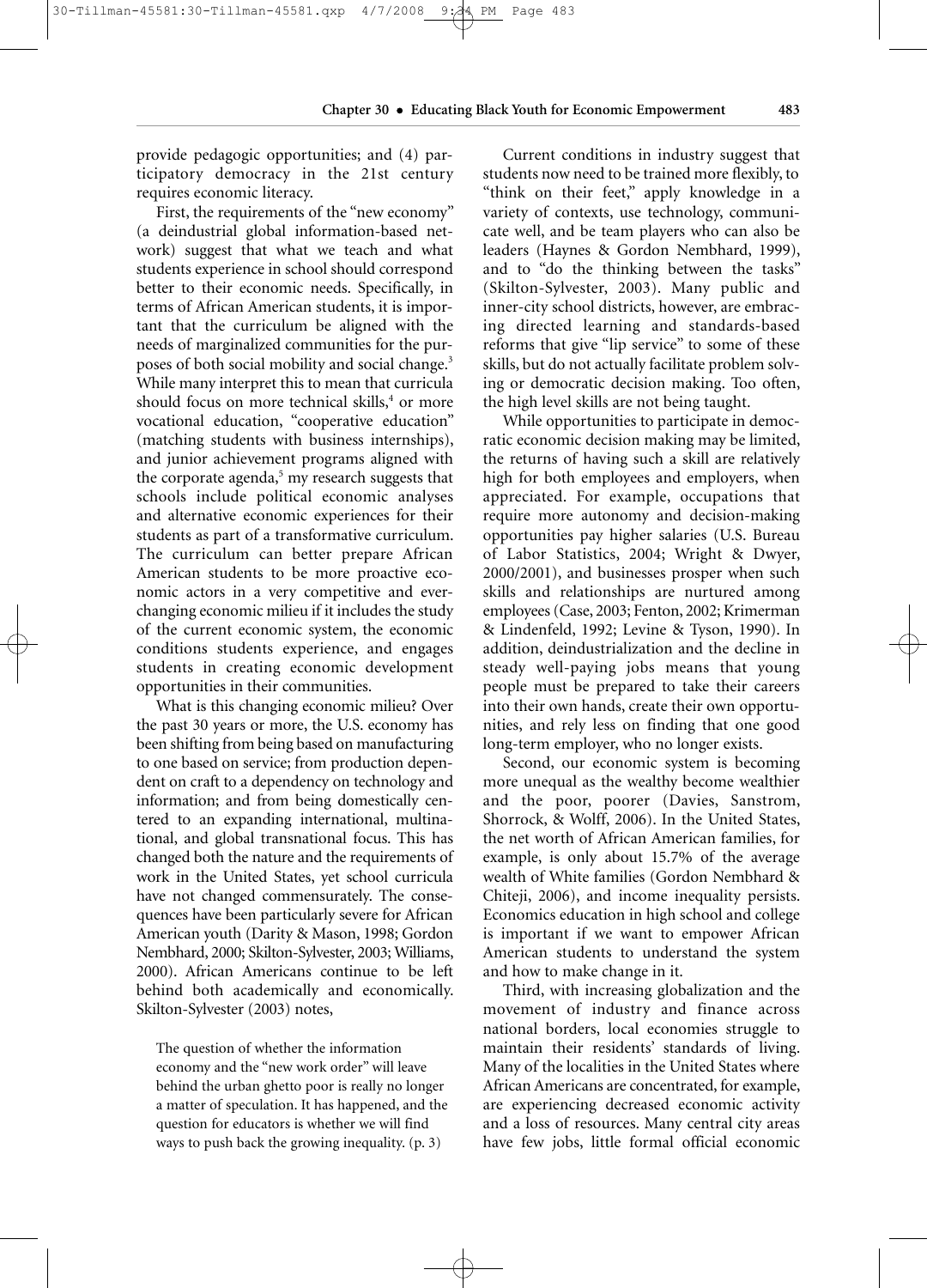activity and even fewer financial services. Those that are revitalizing are doing it by gentrifying moving out the long-term low-income residents and small businesses of color and replacing them with middle- and upper-income Whites and large corporations or their franchises. Our young people can be encouraged to fill the resource void in their neighborhoods by becoming involved in community building and community-based economic development during their school years and once they graduate (Gordon Nembhard & Pang, 2003). This will help them economically and can also help their families remain in their neighborhoods.

 $\frac{30}{11}$   $\frac{30}{11}$   $\frac{40}{11}$ 

Schutz (2006) suggests that urban schools not only use community collaborations "to participate in struggles against the exclusionary dynamics of the market, governments, industry, and the like, that prevent even accomplished students from advancing," but also help their students to find "other paths for survival and success" (p. 727). I am finding that early involvement in entrepreneurship, business development, and democratic management in their communities gives African American students more options as they face a shrinking traditional economy and persistent racial, class, gender, and regional economic inequality. This is one way that schools can help African American students create other paths for survival and success. Cotton (1992) addresses the importance of collective economic action:

Interdependent Black utilities or material well-being is . . . better realized as Black interand intra-community cooperation or "Black community help" [rather than "Black self help"]. For if each Black person's material well-being is dependent on that of all other Blacks then community cooperation rather than individualistic competition should prevail as an economic behavioral norm in the Black community. (p. 24)

Involving African American students in cooperative economic enterprises thus help develop such an economic behavioral norm.

Such involvement also engages African American students in community building and community development that benefits their families and neighborhoods as well as their schools and themselves. While some African American students come to school with a community orientation, interested in bettering or being involved in their community, others need opportunities to become more involved in their communities. The development of a school or community business can provide outlets that allow them to become involved. Helping students to organize democratic workplaces and own and manage their businesses cooperatively involves them in their communities and gives them experience with democratic participation and collective decision making. This is a strategy that addresses the need for a "collective sense of community and shared destiny" that Schutz (2006) concludes is crucial for inner-city schools to develop in their students. He argues that "only by establishing roots and making commitments to their communities can youth begin to envision long-term membership in the local as a concrete option for them" (p. 727). Similarly Gordon (2005) recommends that "the supplemental educator can utilize the impulse to resistance that is a stumbling block to academic achievement within schools to motivate students to take part in and learn from these programs of instruction" (p. 99). He finds that

through these programs, students will develop, in the service of resistance, critical thinking, literacy, and other skills and knowledge that can also be utilized to achieve academic success. Programs such as these [with political goals] will demonstrate to students that many of the skills taught in schools do have potential for use on the behalf of their communities and themselves. (pp. 99–100)

Moreover, educators are finding a correlation between vibrant school-community partnerships and student achievement. Schutz (2006) finds, for example, that

a growing collection of scholars, often from very different corners of the field, have increasingly come to understand that without robust community participation there is little hope that most comprehensive school reform efforts can be sustained over the long term. (p. 726)

Forging genuine partnerships, however, is difficult to achieve. Schutz contends that

despite limited research, participation in a range of community development efforts seems to be a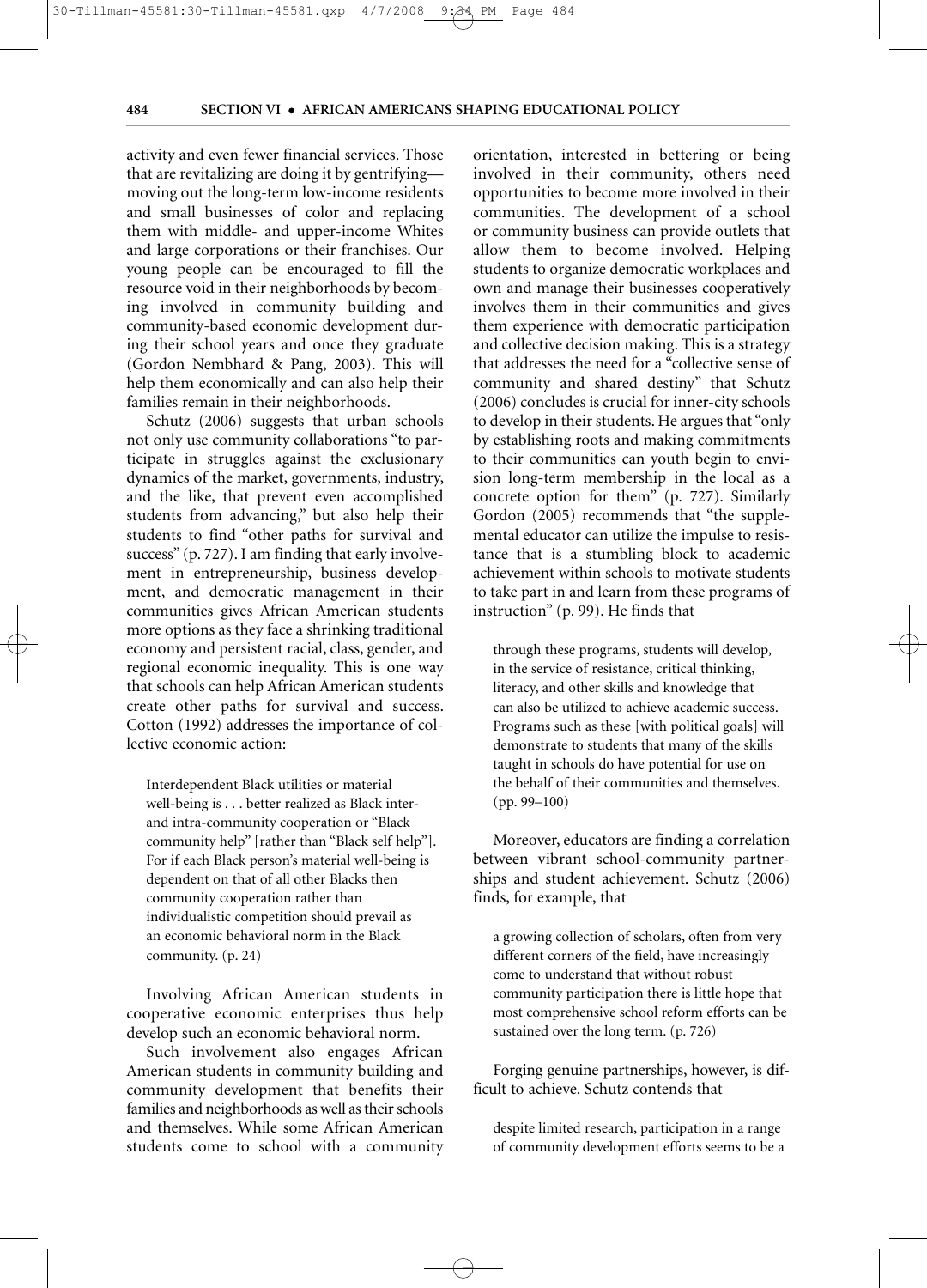critical method of rooting schools more deeply in their local environments. Scholars, educators, and community leaders must give more attention, however, to efforts that harness the myriad resources of youth. In general, community-based efforts seem much more promising than those dependent on the altruism of schools for fostering more "authentic" forms of participation. (p. 725)

Involving students directly in their communities—problem solving, developing relationships, and creating businesses—harnesses the resources of youth and contributes to building more authentic school-community partnerships.

Fourth, participatory democracy requires some level of economic sophistication, if only for the training of productive citizens. Campaign finance inequities and the power of wealth to control lobbyists and candidates undermine grassroots political participation. In addition, as more companies practice workplace democracy, and many jobs require flexible thinking and employee participation, there is growing agreement that economics is an important general prerequisite subject matter in high school and college (Rosenzweig, 2000; Skilton-Sylvester, 2003). With increasing calls for government, nonprofit, and even corporate transparency and accountability, economic literacy becomes increasingly important.

These points suggest that students, and particularly African American students, who gain some facility in economics and learn to be proactive economic agents (for themselves and their neighborhoods), work collectively, and think "out of the box," are better prepared in and out of school for a variety of contingencies. This is important because changes in our economic system have not eliminated economic discrimination and inequality, although the nature and manifestation of these disparities may be different. If education is to be one of the solutions, then educating African American students about the nature of the economic system and about alternative economic strategies, and providing them with opportunities to develop and experience innovative practices, are crucial pedagogic tools. Such innovations will contribute to the overall development of Black youth as well as to social change in African American communities.

### **HIGH SCHOOL ECONOMICS AND A MISSING COMPONENT: COOPERATIVE ECONOMICS**

Economics education appears to be a growing field in public education. Over a decade ago, Grimes (1994) wrote,

The results suggest that students in public schools may learn more economics than students in private schools (holding everything else constant, including student ability, aptitude, and prior exposure to economic concepts.) Thus, public schools appear to be doing a better job in the teaching of economics than private schools do. (p. 27)

Moreover, Walstad and Rebeck (2000) note an increase in economic education for students of color:

In 1994, a significantly higher percentage of high school graduates who were black, Hispanic, or Asian/Pacific Islanders took economics relative to those who were white. These percentages increased dramatically over the years, especially for Hispanic students. A likely reason for this increase is that the states that have mandated economics (such as New York or California) have higher proportions of these racial or ethnic groups relative to states that have not mandated economics courses. (p. 98)

In sum, students of color as well as public school and urban students, and those in the college track, are more likely to take an economics course in high school. The question is what kind of economics is being taught?

Forty-six percent of all high school graduates take a course titled "economics" before they receive their diplomas (National Center for Education Statistics, 2001). While there are no basic national or even statewide standards for what to include in an economics curriculum, the National Council on Economics Education (NCEE) delineates 20 "voluntary content standards" for economics courses from the 4th to 12th grades. The growing scholarship portraying economics as an analysis and decision-making tool is reflected in each of the principals (Siegfried & Meszaros, 1998). The standards reflect mainstream economic thought and highlight issues of scarcity, marginal analysis, competition, rationality, trade specialization, investment strategies, and the role of government.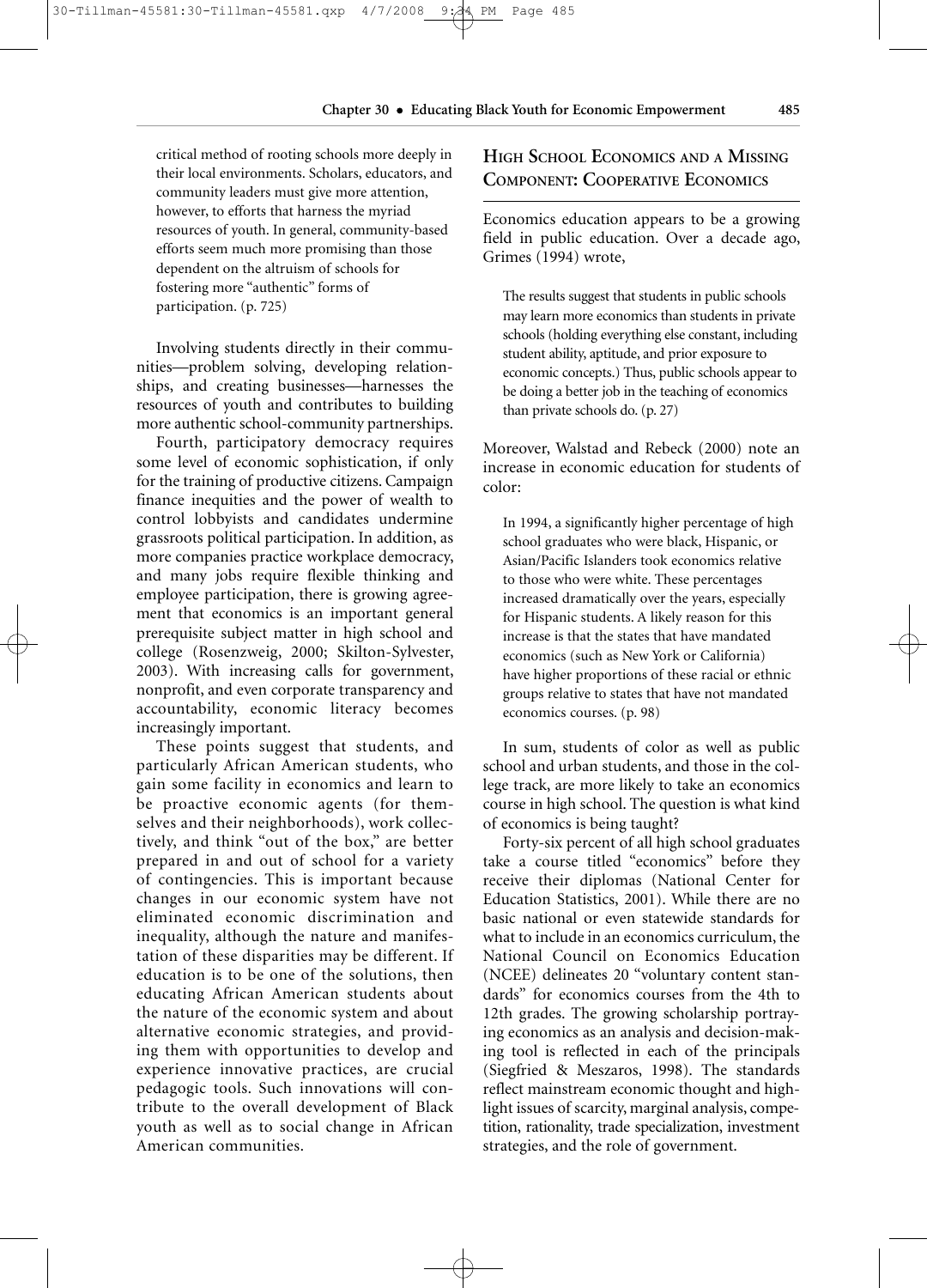Traditional economic content in school curricula, however, ignores information about labor market discrimination (racial and gender discrimination in the workplace), and its consequences. Therefore, Black students may not learn to recognize current signs of economic discrimination or to develop strategies to combat the discrimination. This handicaps Black students' knowledge about structural racism and how to address it. Black students may believe that if they do not succeed, especially once they achieve the academic credential, it is their own fault. This lack of knowledge may result in a failed opportunity to provide Black students with tools such as political economic analysis to help them uncover, understand, and navigate through structural inequalities and institutional discrimination and to introduce them to concepts such as cooperative economics, community ownership, and collective action that direct them to achievable solutions.

 $\frac{30}{11}$   $\frac{30}{11}$   $\frac{40}{11}$ 

Additionally, typical economics curricula tend to ignore the subtle as well as obvious interdependencies, supports, and collaborations involved in economic activity and focus on individual action—the single entrepreneur or the single consumer. Economics education students rarely learn about different ownership structures and alternative community economic development strategies, whether in high school or college, even though they are widely used and have an impressive success rate. Economics education tends to ignore social and community entrepreneurship, and the alternative business structures that arise from such entrepreneurship, although attention is paid to a traditional perspective on entrepreneurship.

Left out of the equation, for example, are the cooperative enterprise, the social entrepreneur those businesses and entrepreneurship activities that are created and produced through the joint efforts of partners and teams for the benefit of the group and the community.<sup>6</sup> These alternative structures are entrepreneurial, innovative, creative, and viable.7 The bias against cooperatives is reflected in the most commonly used textbooks. Hill's (2000) survey of 19 leading Canadian and American introductory economics textbooks finds that nine, or about half of them, mention cooperatives. Eight include some analysis of cooperatives, but not one of the textbooks include more than a page describing or analyzing cooperatives. This is despite the fact that the "[r]esearch about co-ops has expanded considerably in the last few decades [and] . . . the example of co-operative firms raise a variety of interesting positive and normative questions" (Hill, 2000, p. 287).

Cooperatives are often a response to market failure (affordable goods or services are not readily available or provided by private companies or public enterprises) and economic marginalization (certain populations or communities lack access to certain markets or are discriminated against in certain markets). The cooperative model helps address market failure and equitable development in urban and rural areas, asset building among low-resource people, greater worker participation and control at the workplace (Gordon Nembhard, 2004a). African American students and their communities can use cooperative business ownership as an alternative economic development strategy in the face of economic discrimination, lack of employment, and urban decline. This is empowering and motivating. Few African Americans, however, are exposed to the model or know the history of African American cooperative ownership (Gordon Nembhard, 2004b). Learning about cooperative businesses and their potential benefits increase the relevance of the economics curriculum and can be exciting to African American students. This omission is therefore glaring and shortsighted.

Also missing in economics education is the economic agency of African Americans. Too often entrepreneurship is viewed as something African Americans do not or cannot practice; and economic innovation is only recognized as something that can be accomplished by Whites. Broadening the purview of economics education to include for African American students, therefore, expands their vision of what they can accomplish as economic agents.

I study cooperative enterprise development and community-based economic development based on democratic economic participation.<sup>8</sup> I examine ways that entrepreneurship training and the experience of running cooperative businesses help African American students gain important knowledge and skills for participation in the economy as well as their academic achievement and their leadership in economic transformation. There is increasing evidence that Black students who engage in entrepreneurial projects, especially cooperative businesses,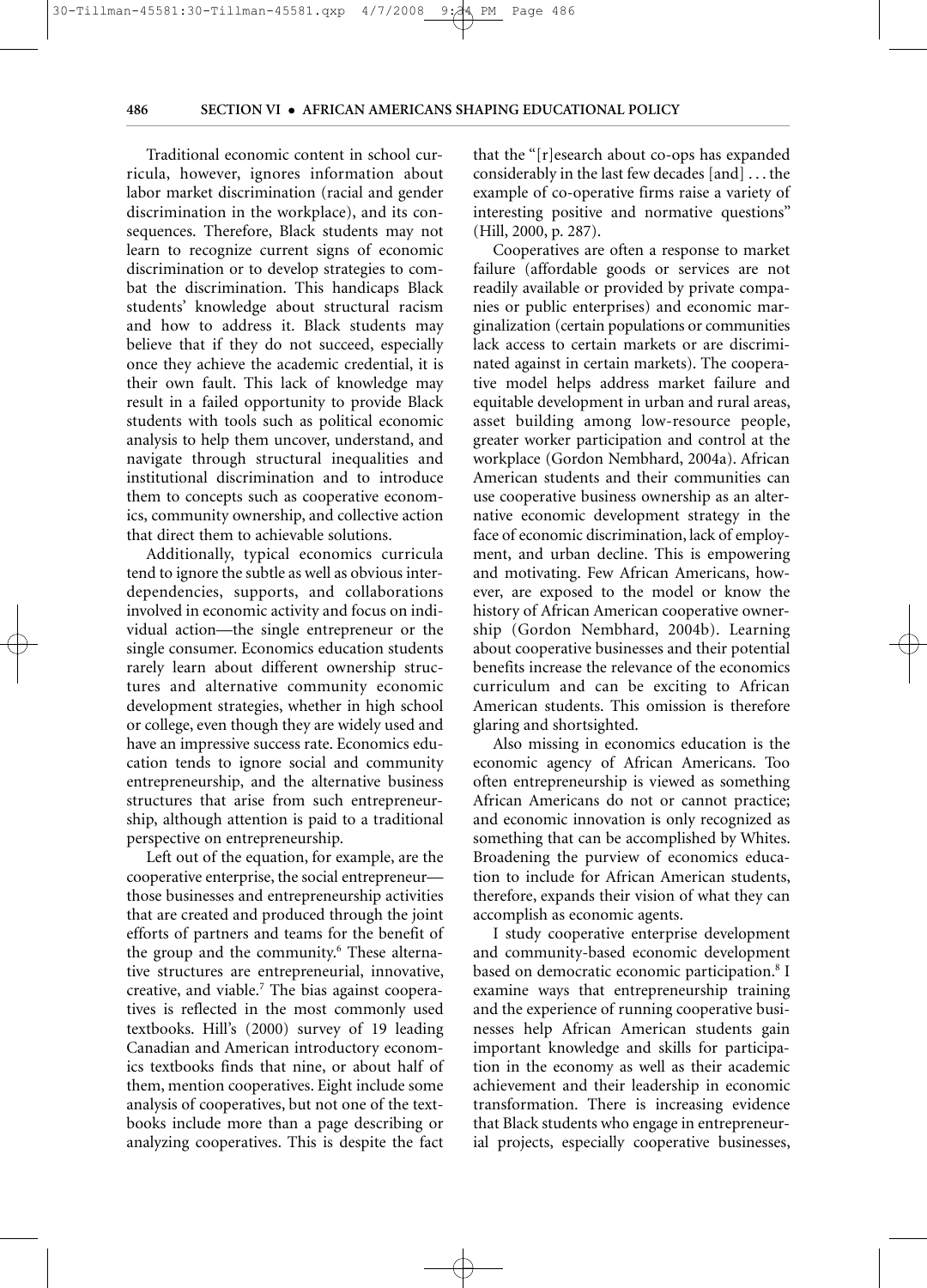gain benefits such as more confidence, increased general and technical skills, more motivation to learn, and incentive (and sometimes funding) to go on to college (Brooks & Lynch, 1944; Dorson, 2003; Food From the 'Hood, 2005; Gordon Nembhard, 2005; Nagel, Shahyd, & Weisner, 2005; Skilton-Sylvester, 1994). Participation in and creation of cooperative business endeavors teach students business, math, research and communication skills, resourcefulness and problem solving, teamwork, and facilitation skills needed to participate in democratic enterprises. At the same time, participation in cooperative businesses also fosters concern for community and facilitates community-building strategies among youth (Gordon Nembhard & Pang, 2003; Pang et al., 2006).

30-Tillman-45581:30-Tillman-45581.qxp 4/7/2008 9:34 PM Page 487

Curriculum development sensitive to the needs of democratic businesses can combine teaching critical thinking, problem solving, and team building, along with the necessary technical and business skills (Skilton-Sylvester, 2003).<sup>9</sup> Schools can facilitate experiences that develop good learning habits and creative, flexible thinking by teaching cooperative economics and providing cooperative entrepreneurship experiences. Through school-based cooperative economic experiences, African American youth can also become active participants in democratic enterprises and civil society.

As the number of democratic businesses increase, primary and secondary schools continue to lag behind in teaching students how to participate and operate in such a climate (see Skilton-Sylvester, 2003), and teacher education programs still do not adequately prepare teachers to prepare their students for democratic economic participation. Cooperation is included as an eighth-grade-level benchmark, for example, in the NCEE guidelines pertaining to collective bargaining and labor unions, but not as a business organizing principle, an entrepreneurial response to a business problem, or a community economic development strategy. In addition, cooperative economics is taught in some farming communities in schools and during the summer, usually through or with the help of cooperative associations and farmer's unions. Wisconsin's law that teachers take a course in cooperatives is an important first step but appears not yet to translate into significant co-op education in that state's public schools. In Canada, particularly in Quebec Province, public schools are increasingly teaching cooperation and cooperative economics from preschool to high school (I. St. Pierre, personal interview, October 23, 2003). These are still limited and isolated cases. The norm is to ignore cooperatives and democratically run businesses in economics education and in school curricula.

The next section provides several examples of programs that help youth of color incorporate cooperative business development into their school experience to enhance the curriculum, gain skills, raise money to attend college, and contribute to the revitalization of their communities.

# **PRACTICING COOPERATIVE ECONOMICS AMONG BLACK YOUTH**

The lack of cooperative education in the high school curriculum may be a significant oversight particularly for youth of color. Inner-city youth of color, for example, are likely to experience a lack of capital, a lack of access to capital (loans), to experience racial discrimination in the workplaces, and to live in an economically underserved or underdeveloped community. At the same time, they may have strong bonds with their peers and interest in helping their communities. Cooperative business development is a viable strategy to help Black students creatively bring capital to a demand, to produce a good or service on their own terms. Educating inner-city youth not only in economic decision making and firm structure but also about cooperatives can help them to use peer bonds in legitimate businesses. These businesses allow them to work together, share ideas, learn skills, earn money, and minimize financial risks. Cooperatives facilitate entrepreneurial activity as the engine of economic growth and originality. There are tremendous barriers to entry in starting businesses in inner cities such as raising the necessary start-up money, finding space and affording a good location, training employees and managers, and securing clients. A strong, creative economics education curriculum that includes the study of cooperatives and a practicum in business development can help students expand their economic potential by exposing them to a variety of economic business options, increasing their skill sets, and reducing barriers to entry. School-based cooperative businesses also face fewer barriers since space is usually provided by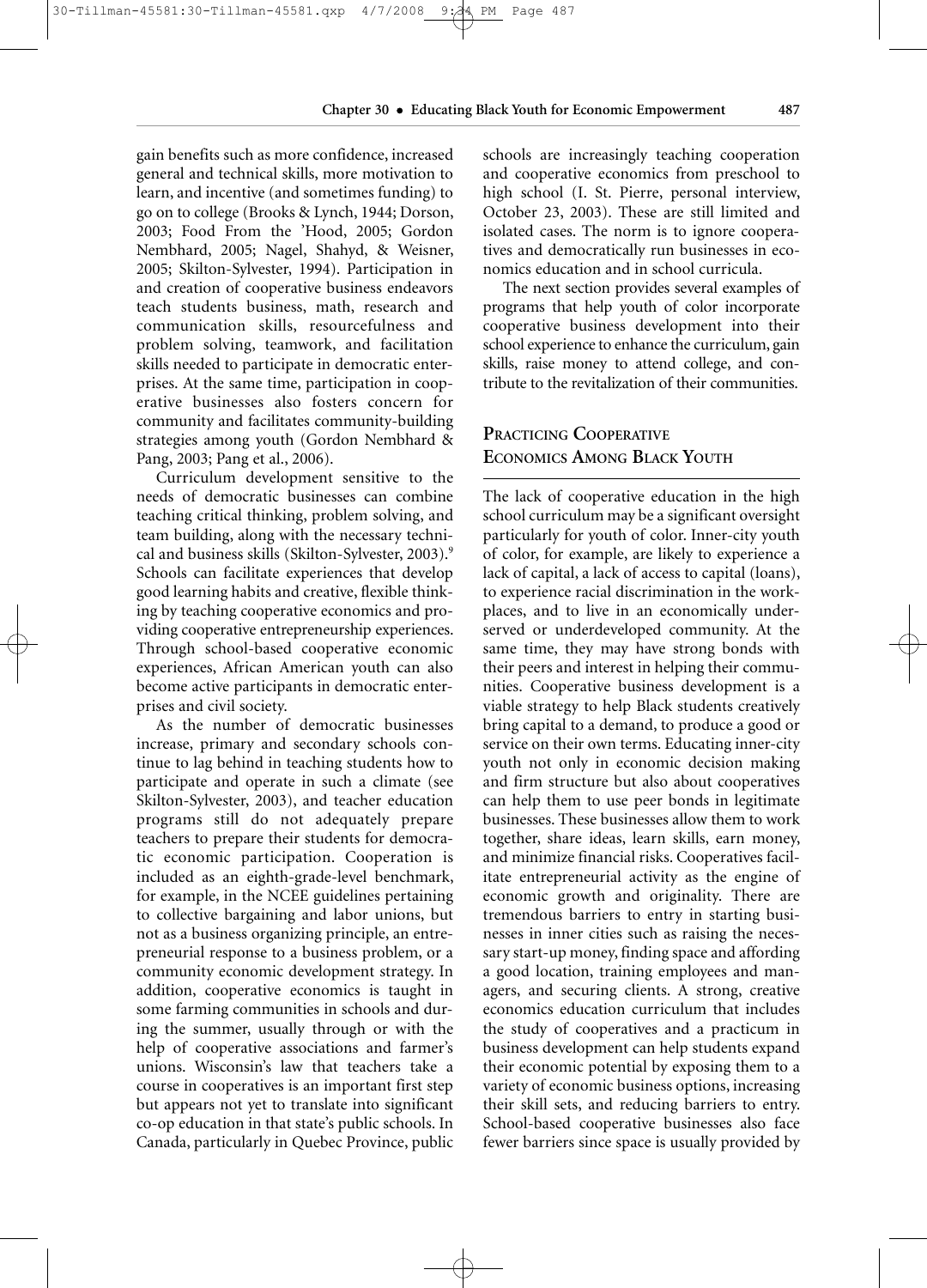the school, and sometimes funding and clientele are secured by the school.

School-based cooperative businesses range from in-class role playing and model city experiments such as "Sweet Cakes Town" described by Skilton-Sylvester (1994); to schoolwide credit unions and school stores, to school-based and established farmers markets and buying clubs, and other businesses and projects that operate on school grounds during the school day, after school, and during summer programs. In addition, I include youth development programs initiated outside schools using students from a particular school or class or that provide services, workshops, or training to school-age children, sometimes in a school setting, during or after school, or in summer programs. The examples in this section focus on school-based programs serving predominantly African American students in low-income urban areas.

Incorporating entrepreneurial education in inner-city schools is not new. One study finds that inner-city youths have been quite receptive to this education. Kourilsky and Esfandiari (1997) conducted an empirical study on entrepreneurship education and lower socioeconomic Black high school sophomores. The study was based on the survey conducted by Gallup (1996) on Black high school students' attitudes and knowledge with respect to entrepreneurship education. The study confirmed that Black lower-income students know little about entrepreneurship, recognize their knowledge gap, and, by an 84% positive response, want more entrepreneurship education in schools. The results of their study confirm that "appropriate curricular innovation can significantly affect the acquisition of entrepreneurship concepts and skills by lower socioeconomic black students" (Kourilsky & Esfandiari, 1997, p. 212).

There are also historical examples. The young people's branch of the Consumers' Cooperative Trading Company, for example, a Black-owned cooperative enterprise in Gary, Indiana, operated its own ice-cream parlor and candy store in the 1930s. In addition, members of Consumers' Cooperative held weekly educational meetings for 18 months before opening any of their businesses. In 1933, they instituted a cooperative economics course in Roosevelt High School's evening school. By 1936, it had the largest enrollment of any academic class offered by the night school (Hope, 1940).

At the national level, in the early 1930s the Young People's Cooperative League connected Black cooperative movements from around the country and helped young people start cooperatives (Schuyler, 1932). Ella Jo Baker was the League's first Executive Director and was a champion of youth development and cooperative education for youth. During the 1930s and 1940s, some African American–run schools and several "Negro colleges and universities" were experimenting with cooperative business ventures and teaching cooperative economics (Brooks & Lynch, 1944; Pitts, 1950).

More recently, cooperative entrepreneurship is being fostered in some schools as part of the school gardening experience. In the Fall of 1992, students from Crenshaw High School in South Central Los Angeles revitalized the school garden to help rebuild their community after the 1992 uprising and, in particular, to donate the food to the homeless. After turning a profit from selling in a farmer's market the produce they grew in the school gardens, they focused on the economic potential of their project. They developed a business plan to produce salad dressing. Their business, "Food From the 'Hood" began selling salad dressing made from what they grew in the school garden. Food From the 'Hood is managed by the students and run similarly to a cooperative business. At least 50% of the profits are saved to award scholarships to students who wish to attend college. Over the past 10 years, 77 student managers have graduated and were awarded more than \$180,000 in college scholarships (Dorson, 2003; Food from the 'Hood, 2005).

So Fresh and So Clean is a student owned company out of The Learning Tree Cultural Preparatory School in Bronx, New York (Nagel et al., 2005). Students began with a school garden and later decided to make soap out of the excess herbs from the garden. They farm during the summer school session, receive entrepreneurship training in the fall, and produce the soap. They also began to make shampoo and insect repellent. While students from a variety of grades participate in the gardening, the eighth graders use the business development, production, and sale of the product for their senior project before graduating to high school. They are assisted by a business advisor who helps each eighth grade class plan and execute her or his business.

Similarly, the University of Pennsylvania has partnered with the West Philadelphia Partnership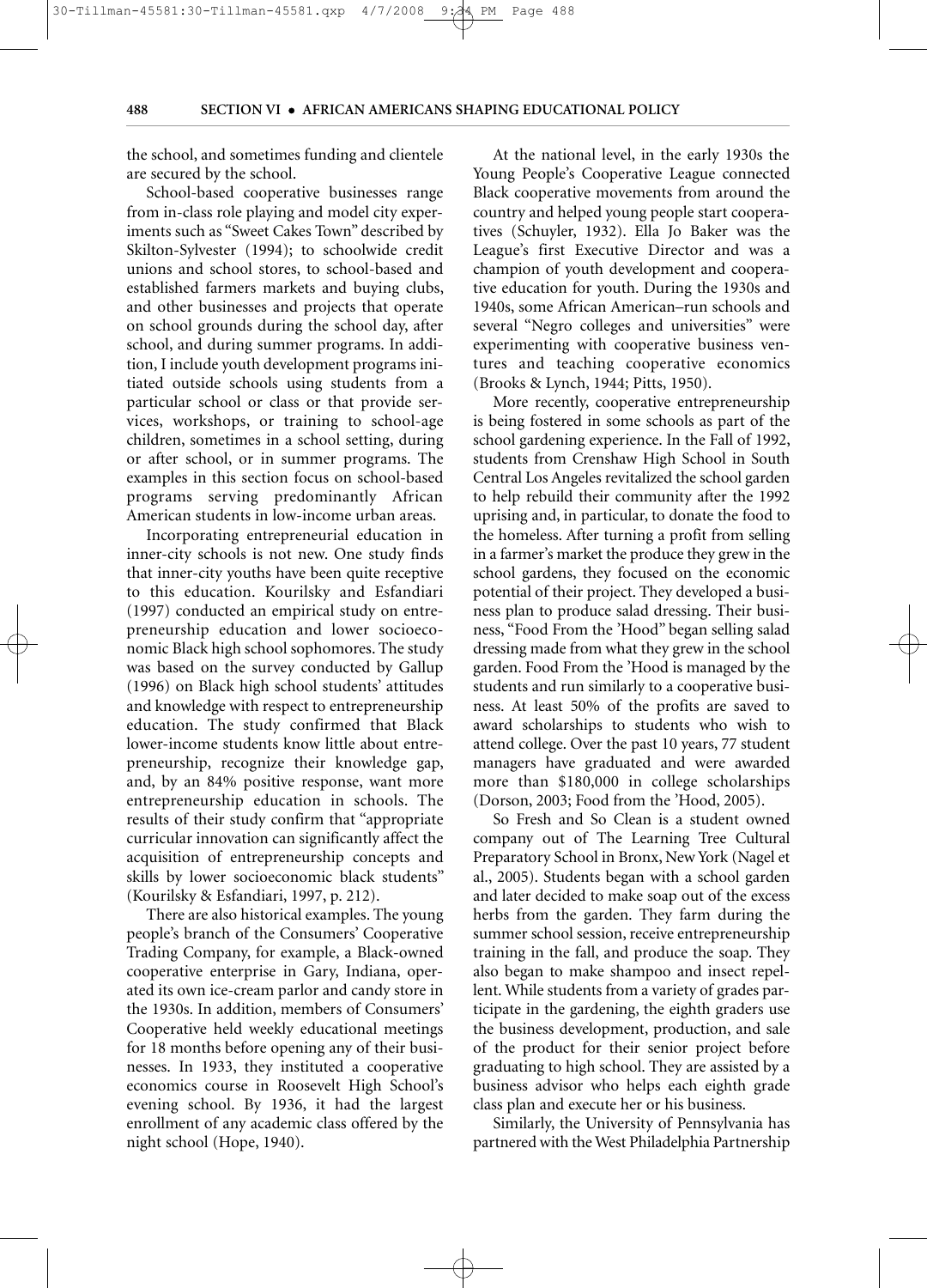#### **Chapter 30** • **Educating Black Youth for Economic Empowerment 489**

and Philadelphia Public Schools on a schoolbased community health promotion collaboration, the Urban Nutrition Initiative (UNI, www.urbannutrition.org). The interdisciplinary program uses college students who are learning horticulture and nutrition to teach high school students horticulture and nutrition. High school students teach middle school students, who teach elementary school students about health, nutrition, and business development. This is a learning-by-doing experience for all involved, at every level. It is a "dynamic educational process based on experiential learning and community problem-solving" integrated with public service (UNI, 2002, p. 3). The program combines a community health curriculum, school-based urban gardens, and entrepreneurial and business development.

The students, the majority of whom are African American, combine learning about nutrition, teaching nutrition to others, growing healthy food, and creating businesses to sell and market the food. The businesses they create are cooperative purchasing clubs, food co-ops, and farmer's markets. As part of the Center for Community Partnerships' summer jobs program (using school district funds) in 2003, for example, six students from University City High School Eco Tech learning community worked with UNI to develop plans for a food cooperative in the neighborhood (Rossi, 2003). The purpose was to supplement the Saturday farmer's market that the UNI had already established. Students and the community wanted to provide affordable healthy food for the neighborhood on a daily basis, as well as jobs for the students using an empowering ownership structure. Through such projects, the young participants develop entrepreneurship and many related skills (math, science, marketing, and communication). Students engage in school and community service through a "democratic collaborative process" (UNI, 2002, pp. 8, 3).

Another project combines youth entrepreneurship and sustainable transportation. Chain Reaction is a project of the EcoDesign Corps of Shaw EcoVillage in Washington, D.C., founded in 1997. Youth in the EcoDesign Corps participate by creating educational workshops and creating and implementing their own community development and urban planning projects (Shaw EcoVillage, 2005). High school students work with college-aged leaders and professional mentors.

The youth corps created Chain Reaction to educate youth about bicycle transportation; equip youth with bicycle repair skills; and to repair, recycle, and resell bicycles in the Shaw neighborhood (Shaw EcoVillage, 2005; Varney, 2003). The EcoDesign Corps used as a model a New York City youth bike repair program. Since 2001, when the full-service bicycle shop opened, about 120 youth have become active members and mechanics, cooperatively managing the business. They also run bicycle repair training workshops in schools around Washington, D.C. and sponsor in-school bike safety clubs and vocational training camps, in addition to community Bike Festivals (Varney, 2003). By 2005, six youth mechanics (each in the program for at least 2 years) had graduated to careers in the bicycle industry. More than 50 young people have been trained in basic bike repairs and safe riding techniques (Shaw EcoVillage, 2005). All revenues are reinvested to support the work of the youth mechanics and for inventory and educational workshops. Chain Reaction won the Washington Area Bicyclists Association award in 2003.

Toxic Soil Busters Co-op is a lead abatement business created and owned by youth in Worcester, Massachusetts (www.WorcesterRoots .org). As part of an extracurricular project sponsored by the nonprofit Worcester Roots, students learn about environmental hazards and environmental racism and learn to be proactive about environmental sustainability—helping to detoxify their communities and advocating for environmental policies. They produce skits that they present to other students and at community events to advertise their services, communicate their message, and educate their audiences about lead poisoning and other toxic wastes in their homes and backyards. The students first research the issue, receive training in soil cleansing, and hone their communication skills. The cooperative is a lead abatement business owned and run by the young people themselves. They provide consultation and detoxification services. While not explicitly school based, Toxic Soil Busters is part of a youth development program that combines study, policy advocacy, and economic action, with self education and public education.

These examples illustrate the range of activities available to schools and after-school programs to involve African American students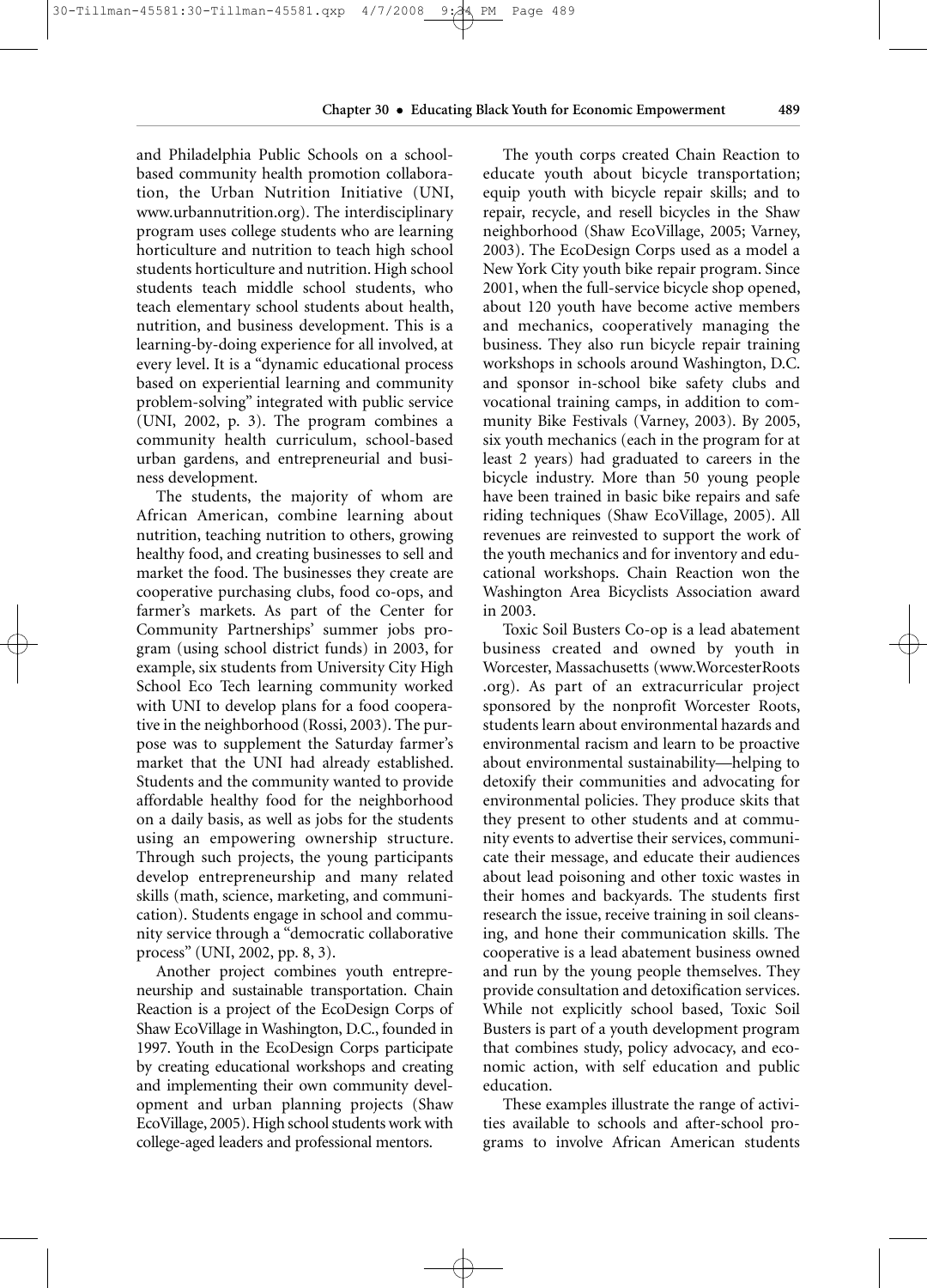### $\frac{30-7}{1}$

#### **490 SECTION VI** • **AFRICAN AMERICANS SHAPING EDUCATIONAL POLICY**

more in their own economic development as well as their community's well-being. In these examples, the students use cooperative economic principles to set up and manage their businesses that enable them to benefit materially as well as academically and personally. Preliminary analyses of these programs show that students increase academic confidence, gain academic, communication, and business skills, sustain viable businesses, and educate other students and residents about their business and their goals and mission.

# **ALTERNATIVE ECONOMICS IN THE COLLEGE CURRICULUM**

It is usually the case that only a limited number of African American high school students receive economics education and a very few have experience forming and managing their own businesses. Therefore, they typically enter college with some exposure to economics as a field of study, but very few receive exposure to alternative economic theories, cooperative economics or Black political economy, or experience with setting up their own business. Once in college, most economics departments do not teach alternative economics or cooperative economics courses, though some departments do teach political economy. I conducted a cursory investigation into economics and alternative economics courses taught to undergraduates in African American Studies departments (Gordon Nembhard, 2008), particularly looking for discussion of alternative economic paradigms and cooperative economics.

Some African American Studies programs teach courses about "race, class and gender," or "caste and class," mainly addressing labor conditions and class differences. One or two courses in a few of the departments cover economic development, mostly in Africa in relation to decolonization, and U.S. urban development. Three departments sponsor internships, placing students in community organizations. I found no courses that specifically mention cooperative economics or cooperative enterprise ownership. Many courses focus on Black intellectual history, political thought, and social change, particularly in relation to the Civil Rights Movement, without much economic analysis. I found two departments in addition to my own department that offer public policy courses.

Examining titles and course descriptions on the Web may not be the most effective method for determining course coverage and content, however. In my own example, I do teach cooperative enterprise ownership in the courses I have taught at the University of Maryland, College Park. However, in only one course—community economic development—does the course description specifically identify cooperatives. I am familiar with more than 90% of the Black economists and social scientists who study or teach cooperative economics in the United States,<sup>10</sup> and therefore without recourse to a formal survey, I have a fairly accurate picture of what is available to students. Few campuses offer such study at all and fewer still provide in a course devoted to the topic, particularly for undergraduates—and none in courses for teacher training.

Interestingly, however, during the 1940s some Black colleges were teaching about cooperatives. Brooks and Lynch (1944) surveyed 75 "Universities, Colleges, and Junior Colleges for Negroes in the Southern States" in the fall of 1943 about courses taught on "consumer problems" and the "cooperative movement." Of the 57 institutions that responded, 37 indicated that the study of cooperatives was currently included in their curriculum. There was some overlap with respondents who considered discussion of consumer problems to be similar to teaching about cooperatives. It became clear that at least 25 or so different institutions did teach about cooperatives, with eight indicating that they taught an entire course on "the cooperative movement." Twenty-three responded that there was a cooperative organization now functioning on their campus. In addition, about twice as many of the accredited colleges as nonaccredited devoted "the equivalent of half a course or more to each of these subjects"—consumer problems and cooperatives (p. 435). The faculty was very conscious that teaching about cooperatives helped students to be more economically literate and to address problems in their communities, while developing leadership and agency. The authors conclude that the cooperative "movement does offer possibilities for the up-building of the Negro" (p. 436).

In terms of African American students, many mainstream economics departments discourage African American students from studying economics. Anecdotally, we are finding that this is because most economics teaching and course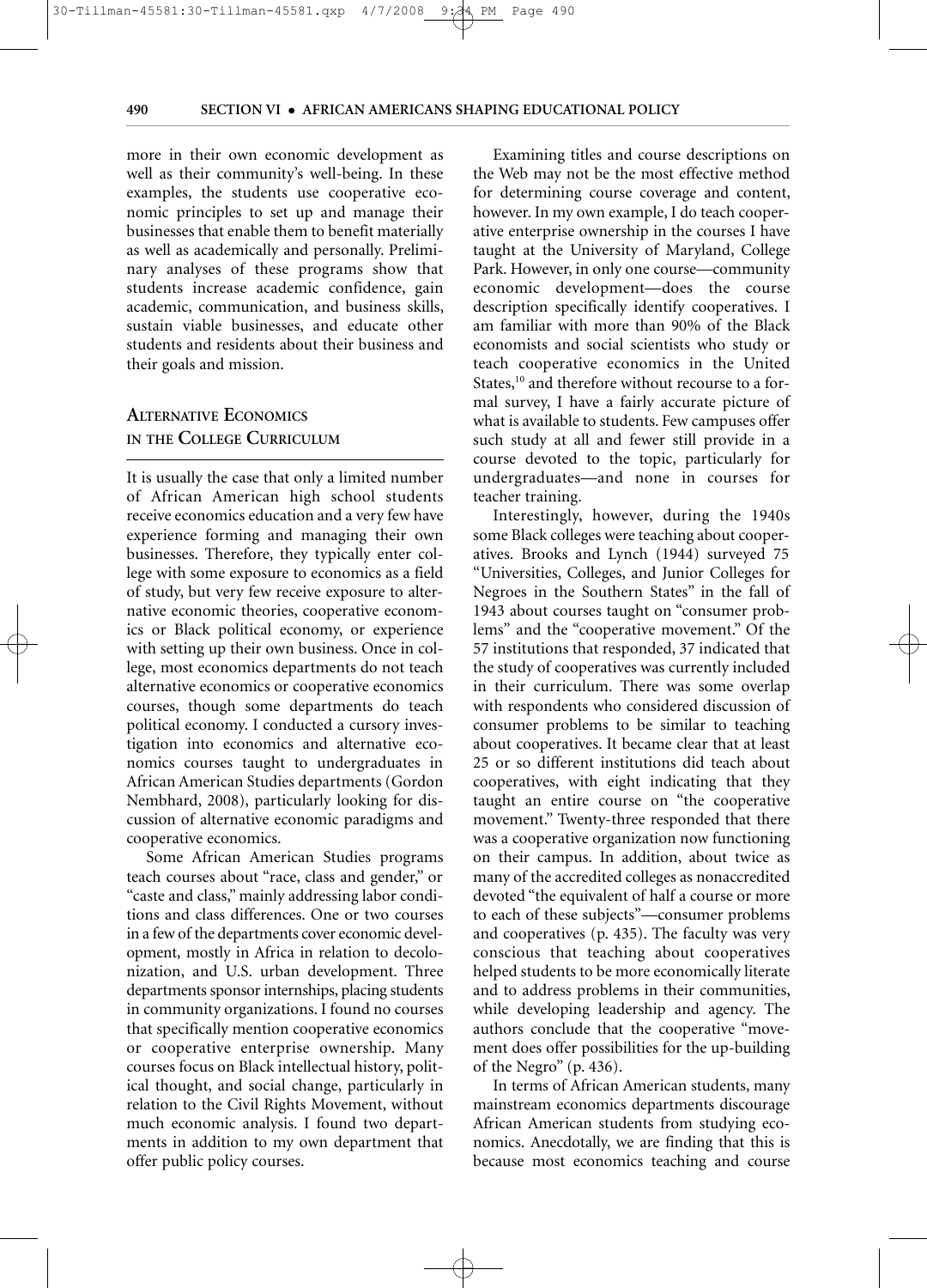content overemphasize mathematic analyses and use sterile theoretical models whose assumptions often ignore issues of concern to communities of color. The implications of these traditional models often lay the blame on the victims' behavior, and offer no viable solutions for suffering communities. In addition, many of the intermediatelevel economics courses are designed to weed out a certain number of students—and Black students often end up among that group, without help or support to make it through.<sup>11</sup> Ijere (1972) also found that dissatisfaction with the teaching, difficulty grasping the topic, and lack of mathematics preparation explained much of why Black students were not majoring in economics in the early 1970s. Mason and wa Githinji (2008) suggest that African American Studies programs as well as economics departments house too few Black economists; thus, many Black students do not have the role models or mentors they need. As a result, many Black students lose interest in economics and/or are discouraged from taking economics courses and, therefore, miss important opportunities to engage in the national discourse on economic issues and think proactively about economic development. Even when Black economists are present in higher education, there are few opportunities to train Black students in economics, help them to earn economics degrees, or teach them about alternative economics and creative ways to address economic development. African American Studies students receive very little training in economics, political economy, or alternative economic development strategies, even if they may have been exposed to the topic.12 Additionally, education departments do not train students in this area.

One of the first challenges, then, is to help African American students overcome their reluctance to study economics and/or think mathematically and to make certain that they enter college with the mathematics training that they need. Because they cannot avoid some mastery of statistics and mathematical concepts, it is also important that we provide African American students with extra help in mathematics and economics courses, so that these are accessible. A close second challenge is to offer innovative ways to teach economics, such as teaching political economy. A focus on political economy helps students to understand economics as a discipline that is more than just mathematics. In addition, we can provide pedagogical experiences that help them to learn about economic innovations, as well as design and experience economic transformation that is similar to the types of innovative economics/business curricula some high schools have begun to offer.

I teach alternative economic development strategies and cooperative ownership as solutions to wealth inequality, underdevelopment, and inner-city urban redevelopment in the public policy undergraduate courses I teach in African American Studies. I challenge my students to think creatively about alternative strategies after exposing them to some examples. I ask them to review the existing strategies and the policy history and then devise a nontraditional approach. I also expect them to explain why they think their approach could work. Many of my students have difficulty with this assignment (probably because they are not asked often enough to think "out of the box"), but a few are quite thoughtful and creative. Even those who do not master the assignment well end up learning from it and thinking differently afterward.

When I teach African American public policy or community development courses, I begin with an alternative definition of economics. I also provide them with a working definition of political economy and Black political economy. Black political economy, for example, focuses on the study of the political and economic relationships relative to African American existence and applied economic strategies relative to Black communities. According to Conrad, Whitehead, Mason, and Stewart (2005), the definition of Black political economy begins with

the premise that race matters—and then proceed with an analysis of the implications of race and racism for the economic status of African Americans and for the operation of the American economy. This approach challenges the adequacy of neoclassical mainstream economic analysis as a useful paradigm in explaining the persistence of racial inequality. . . . The intellectual origins of this approach lie in the last three decades of scholarship generated by black political economists in the African Diaspora. (p. 1)

I also provide my students with an overview of how Black communities have used alternative economic development strategies throughout history. I give a short history of African American cooperative business and agricultural ownership and provide examples of how Blacks have used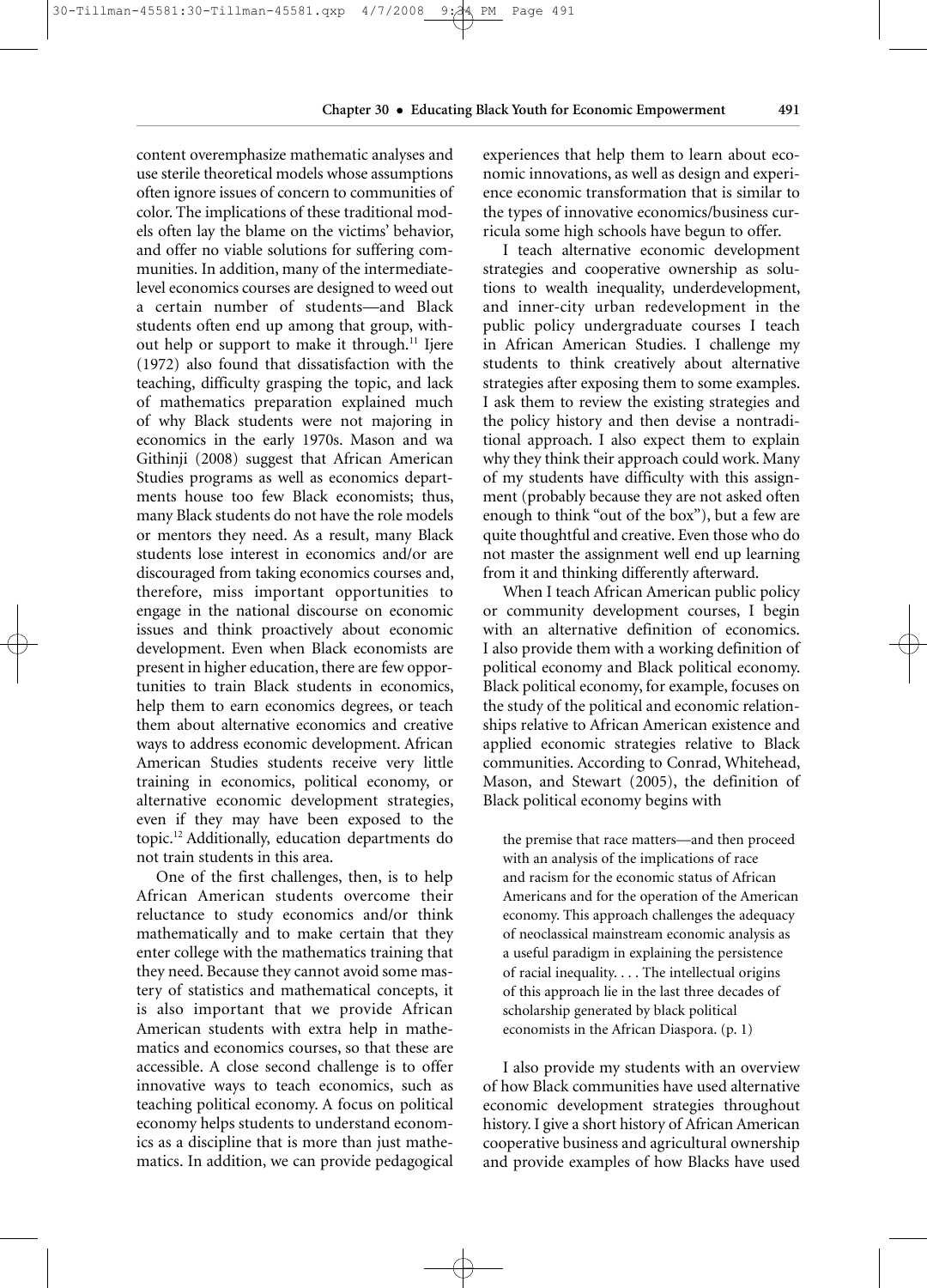cooperative ownership to provide the economic independence needed both to support their families and engage in civil rights activity in the face of racial economic, social, and political discrimination. Freedom Quilting Bee, in Alabama, for example, was started in 1966 by women in sharecropping families who needed to supplement the meager sharecropping earnings (when there were any). They sold their quilts through the cooperative that was able to buy land and build a small sewing "factory," and a day care center. By the early 1990s, the co-op was the largest employer in their town. In the 1960s and early 1970s, the income from the cooperative enabled many of the sharecropping families to transition to their own farms. Many of the families were evicted from the leased farms by White landlords who were angry that they had registered to vote or participated in civil rights activities. The cooperative provided a safe haven and the independence needed for these families and some of their neighbors to start new—no longer dependent on the "plantation bloc." The co-op sold or leased land to evicted sharecroppers so they could buy their own farms. At its height, Freedom Quilting Bee sold quilts around the country through the Sears catalogue and in department stores such as Bloomingdale's (Federation of Southern Cooperatives, 1992; Freedom Quilting Bee, n.d.).

 $\frac{30}{11}$   $\frac{30}{11}$   $\frac{40}{11}$ 

An additional strategy would be to provide students with opportunities to apply their knowledge, to work with communities on economic alternatives and community-based economic development, and to start their own cooperatives. There are examples of cooperative businesses on college campuses owned and run by the students, though few among students of color. While cooperative housing is more prevalent on college campuses, some students also own restaurants, grocery/health food stores, book stores, ticket sales, and other enterprises such as a media collective.

# **CONCLUSION AND POLICY IMPLICATIONS: TRANSFORMING SCHOOLS FOR AFRICAN AMERICAN STUDENTS THROUGH TRANSFORMATIVE ECONOMICS**

Thinking like an economist involves problem solving to take the raw materials of human need and productivity, supply and demand of goods and services, natural resource preservation, and the creation of stores of value and means of exchange, to design sustainable systems that use diverse inputs and balance competing needs. Students proficient in this special form of problem solving may become adept at entrepreneurship. Entrepreneurs, acting on the principles that economics teachers espouse, are prized for their ability to combine demand, capital, and innovative thinking to add value to their own and the lives of others. Entrepreneurs are often thought of as the driving force of the U.S. economy.

492

African American students are not often provided the opportunity to be economic problem solvers. Too often, they are not taught entrepreneurship or encouraged to be community change makers, but rather are taught how to be good workers and follow the rules, even when it is not clear that doing so will increase their economic or personal well-being. Persistent and in some cases increasing economic inequality require that our education of Black youth be more innovative and proactive. Teaching African American students the "inspiring" economics of alternative development strategies and the cooperative model increases their academic skills, helps them to think more innovatively, and empowers them to be change makers in their communities. Schutz (2006) predicts that

only through collective struggle on the local level (and more broadly) will the "dumping grounds" of global society [central cities] be able to develop even the minimal resources necessary to provide for human development. This is a radical challenge for schools, because nearly all levels of education focus on the empowerment of relatively isolated individuals. (p. 727)

Educating African American youth about the values not just of entrepreneurship, but of collective and social entrepreneurship, and about how cooperatives can facilitate entrepreneurial activity within areas that current market forces neglect or exploit, gives them new perspectives and increases their opportunities to help themselves, their families, and their communities. With innovative economics training, African American students can increase their options to creatively solve complex problems. Economic experiences with democratic economic participation provide high school students with skills for employment, future entrepreneurship, and college—and often with earnings that help pay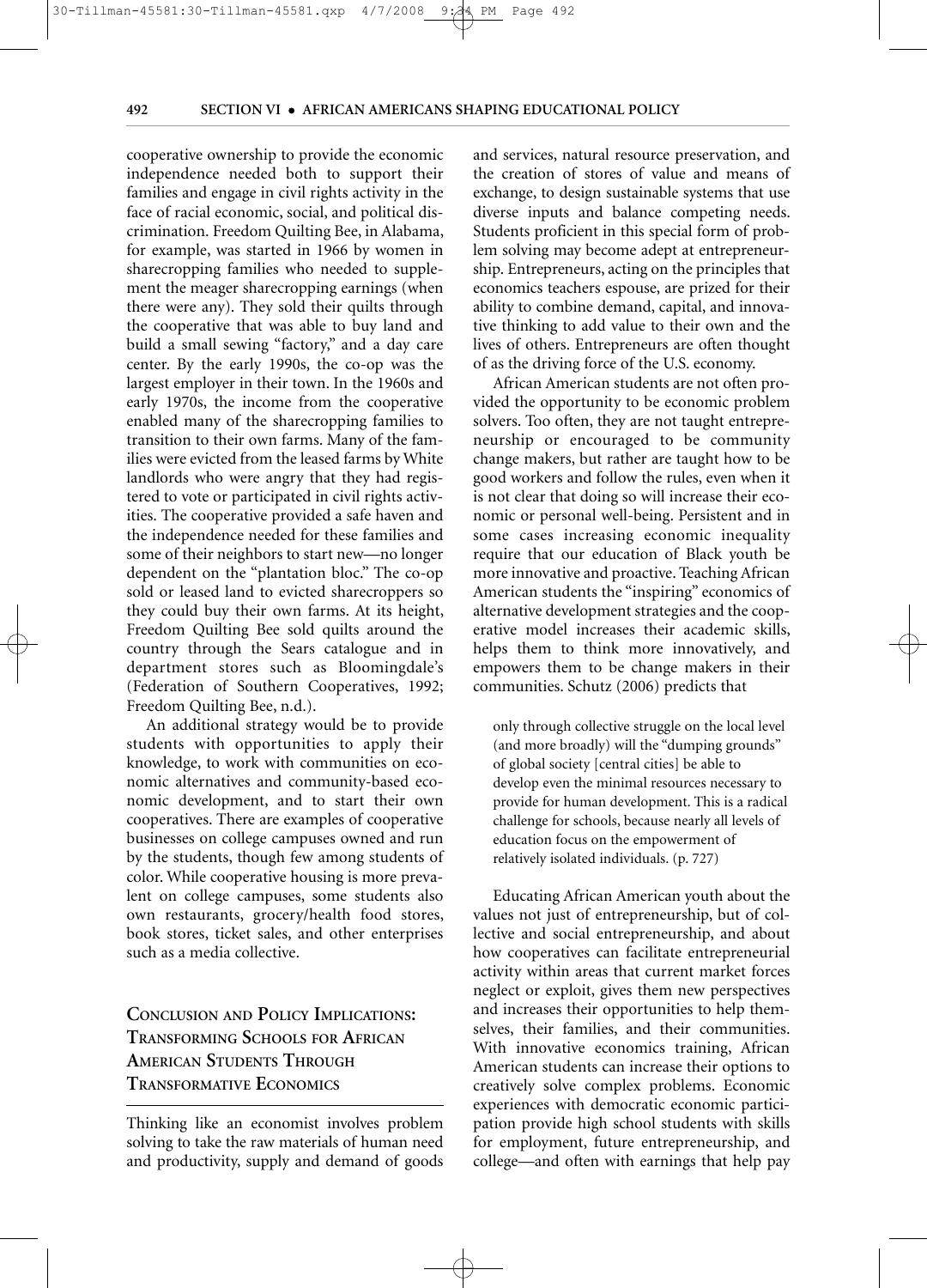the costs of higher education. Similarly, college students benefit from an economics education that encourages them to think "out of the box" as they gain economic knowledge and entrepreneurial skills.

That few economics curricula identify or expose students to the cooperative model, and the ways co-ops address current issues in economic development is perhaps understandable but shortsighted. The lack of such content in most economics curricula suggests missed opportunities both for how we train our youth and for prospects in community economic development (see Gordon Nembhard, 2005). Studying cooperative economics and democratic business structures provides an expanded analysis of the many ways that capital, management, and labor can interact, that profits or surplus can be generated and distributed, and that businesses and communities can work together. Educating African American students to think critically and innovatively, and about alternative economic development strategies, can empower them to be proactive about democratizing our economic system and transforming their neighborhoods. Skilton-Sylvester's work (1994, 2003) also addresses these issues. He articulates a similar notion to theories that I have articulated:

The challenge facing teachers has at least two parts. First is the challenge of social change: preparing students to be active agents in changing the social structures of society. Second is the challenge of social mobility: preparing students to be successful in the *existing* social structures in the meantime. (2003, p. 5)

Teaching cooperative economics and facilitating students' experiences developing cooperatively owned and community-based democratic businesses has the potential to achieve both goals. So far, we have anecdotal evidence in support of this theory. More empirical research is needed. There is limited research about the benefits of an education in cooperative economics for African American youth. More research is needed to gain an understanding of if and how student involvement in cooperative business ownership increases educational achievement, transition to adulthood, job acquisition, and college enrollment, as well as innovations in community economic development, for example. Education policy can promote and support more programs in schools that teach students about economic alternatives and aid students in forming and managing their own cooperative businesses. This would also require that more teachers be trained in cooperative economics, business development and experiential learning. In addition, monies would need to be allocated to teacher training and to cover minor start-up costs to initiate the school-based businesses.

Giving African American youth opportunities to build their communities, be involved in leadership development, and study and practice economic democracy in action involves them early in economic activity and may motivate them to be academic achievers. While it is important for all students, it is particularly important for African American students to have more technical skills and advanced credentials to compete in the "new" economy; these skills and credentials will not be enough. Success in the new economy rewards a wide variety of skills and often requires participants to create their own opportunities. Moreover, economic discrimination still exists, so that being proactive about one's place in the economy and attaining some level of economic independence are important goals. The more economic knowledge that African American students possess, the more this knowledge will benefit them. This carries over into higher education. Important goals then for higher education are to teach more African American students economics and alternative economic theories and practices, and to teach teachers how to teach alternative economics and learn how to provide economic experiences for their students. Not only does this make sense from the perspective of providing economic education to enhance their careers and generate entrepreneurship but it is also good pedagogy. Teaching African American students to be proactive "movers and shakers" in the economy can increase their engagement in academics, keep them in school and help them to help their own communities. Such economic engagement develops critical thinking, uses interdisciplinary methodologies, combines experimental and theoretical learning, promotes intellectual as well as social engagement, and emphasizes guided and self-directed research and retrieval, organization of information, and persuasive presentation of arguments. While more research demonstrating and evaluating these achievements is needed, it is clear that there are myriad benefits from teaching African American students about alternative economics and providing them with collective entrepreneurial experiences.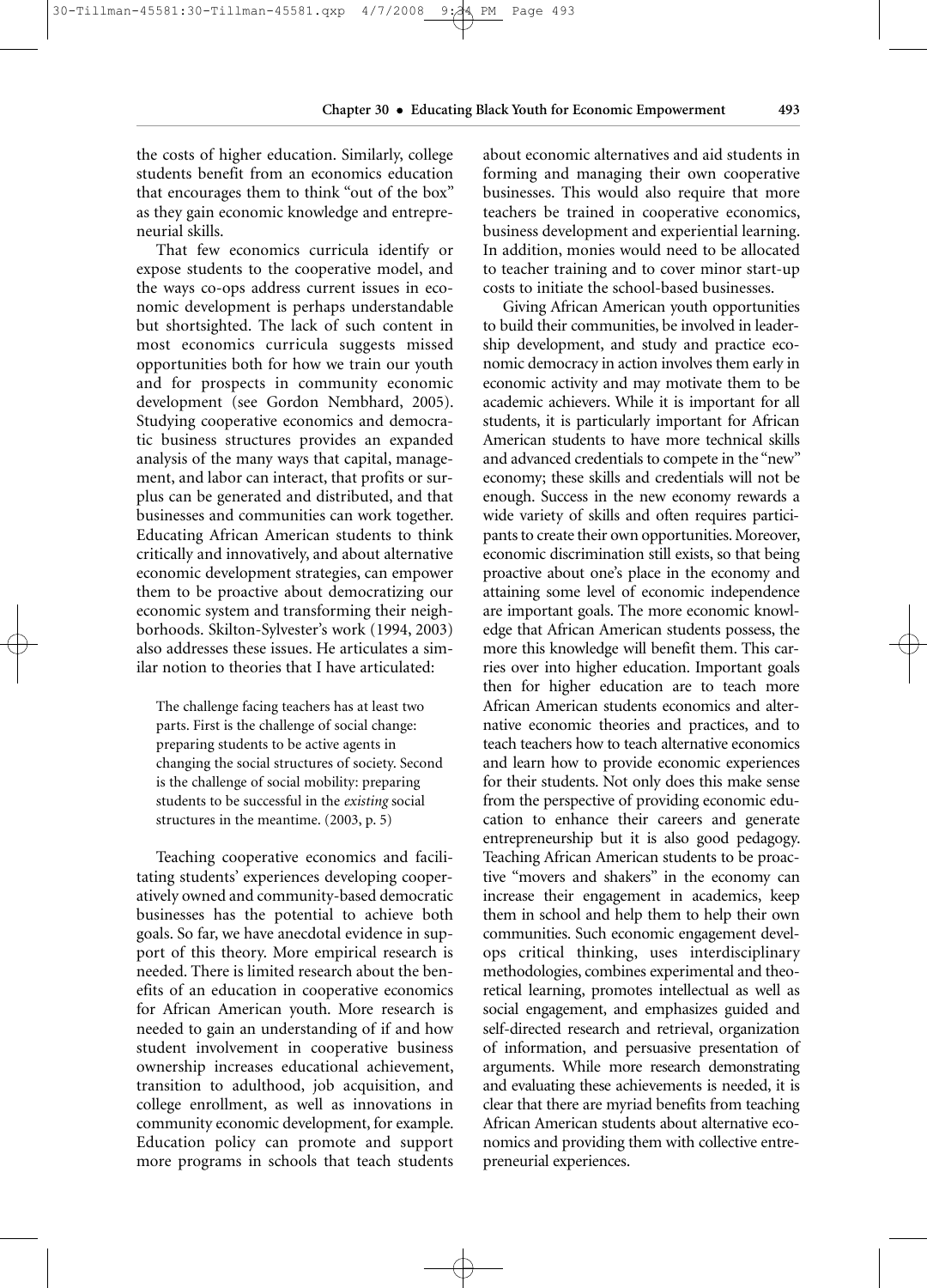#### **NOTES**

1. Gordon (2005) similarly finds that involving Black students in political goals, particularly through supplementary educational programs, motivates them for academic success and develops critical thinking, literacy, and other academic skills and knowledge.

2. While funding is needed, especially to start some of these projects, successful programs are often self-financing or generate income, such as Food From the 'Hood described in Section 3 where students earn money from the sale of their product and that revenue is used both to support the continuing business and for college scholarships.

3. Skilton-Sylvester (2003) provides a thoughtful discussion of this dichotomy—both in terms of how to teach inner-city students better and more meaningfully and in terms of the tensions between teaching for social mobility versus for social change that is, using practices associated with "progressive education" or aligning the curriculum to the needs of business (and what happens when they overlap).

4. In Gordon Nembhard (2005), I note that the necessary new skills include both highly technical skills, particularly in computer sciences and mathematics, along with communication skills, critical thinking, flexibility, and ability to work in teams. Skilton-Sylvestor (2003, p. 9, note 7) refers to the abilities delineated by R. J. Murnane and F. Levy (*Teaching the New Basic Skills: Principles for Educating Children to Thrive in a Changing Economy,* 1996), which include a 9th-grade level in reading and mathematics; effective oral and written communication skills; and the ability to solve semistructured problems where hypotheses must be formed and tested, to work in groups with people of various backgrounds; and to use a personal computer at least for word processing.

5. In the 1930s and 1940s, members of the Ladies' Auxiliary of the Brotherhood of Pullman Car Porters (the first Black labor union) opposed Junior Achievement business programs for teaching Black youth "how to circumvent existing labor laws and how to oppose organized labor" (Chateauvert, 1998, p. 151). These African American women leaders promoted and formed consumer cooperatives to recirculate union/labor dollars and help union families better control access to and the quality and price of the goods and services they needed. They also developed a youth program (the Junior Economic Council) to work with young people to promote consumer education and cooperatives.

6. Cooperative businesses are enterprises owned by their members (consumers, producers, or employees) who organize the business around the production of a needed good or service, jointly own the business, and govern it democratically. Cooperative businesses operate according to a set of principles that include open membership, "one person one vote," returns based on use, continuous education and concern for community (see the National Cooperative Business Association, 2006; the International Cooperative Alliance, 2007). "Co-operatives are based on the values of self-help, self-responsibility, democracy, equality, equity and solidarity" (International Cooperative Alliance, 2007). Cooperatives are community-based businesses that anchor and increase economic activity in a local community.

7. Approximately 120 million people in the United States are members of more than 47,000 cooperatives that operate in almost every kind of industry and range in size from a Fortune 500 company to a single store front (www.ncba.coop).

8. I identify this field as Democratic Community Economics, which focuses on the study of people-centered local economic development that is community based and controlled, collaborative, democratically or at least broadly owned and governed, through a variety of structures. These structures include worker, producer, and consumer cooperatives and credit unions; community land trusts; democratic ESOPs (Employee Stock Ownership Programs) and other forms of worker ownership and self-management. Other structures include collective not-for-profit organizations involved in social entrepreneurship; community-controlled community development corporations, and community-controlled development planning and community development financial institutions.

9. More and more companies worldwide use democratic organizational structures and management-labor cooperation in operating their businesses to address increasing competition. Today's successful industries, for example, are changing from

a management system of 'command and control' to a system that can be described as 'highinvolvement management'—a term used to describe organizations that aspire to give employees more meaningful involvement in the organization and a stake in its performance. (Skilton-Sylvester, 2003, p. 6, partially quotes E. E. Lawler III in *High Involvement Management,* 1986)

There is increasing documentation that democratic firms, which practice flexibility, teamwork, decentralized control and participatory governance, are more effective and competitive (Levine & Tyson, 1990; see also Case, 2003; Fenton, 2002; Krimerman & Lindenfeld, 1992).

10. I am an officer on the board of directors of the National Economic Association whose members are African American economists and economists who study the African diaspora; and I have convened

#### 30-Tillman-45581:30-Tillman-45581.qxp 4/7/2008 9:34 PM Page 494PM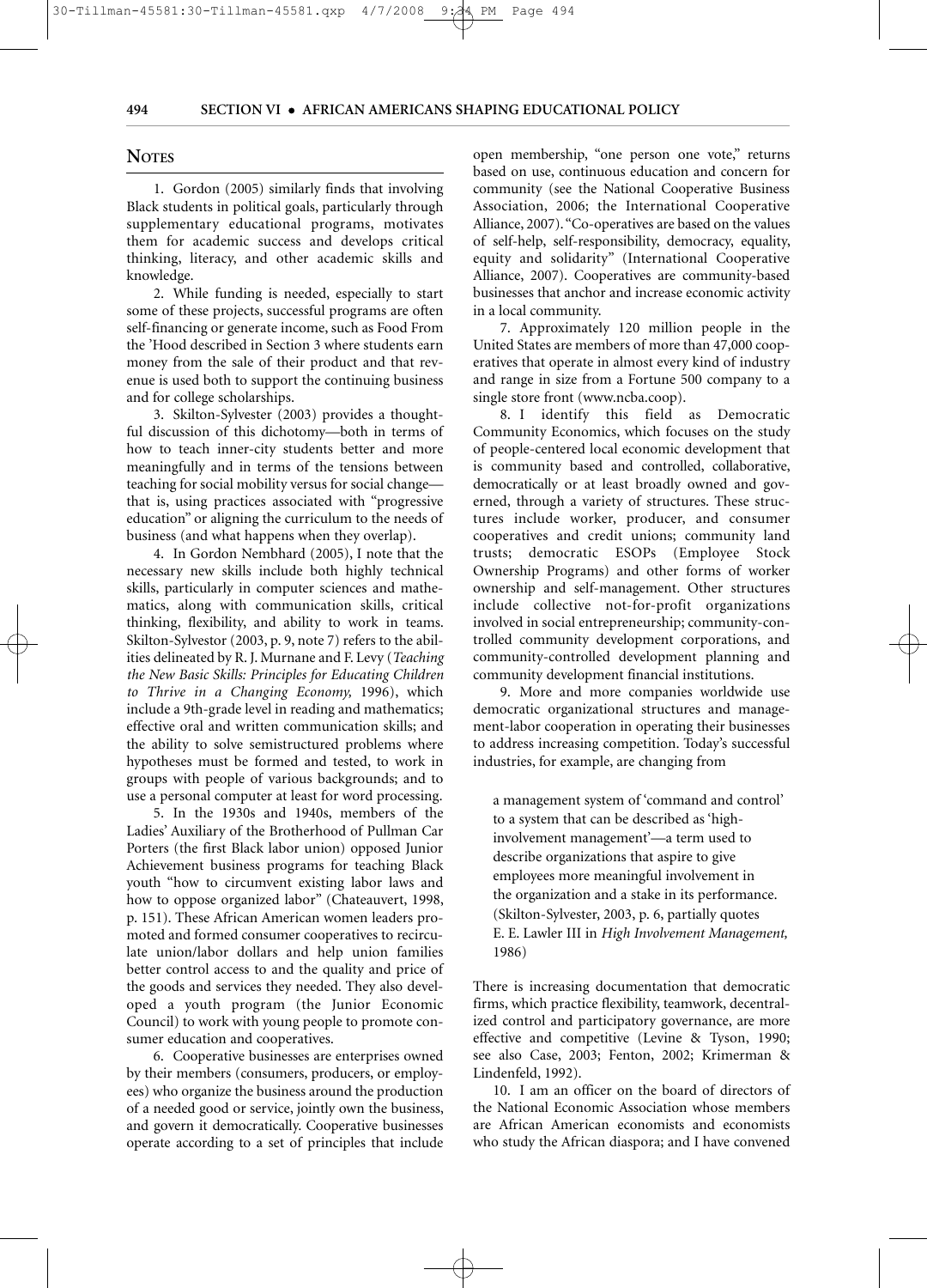the only public gathering of African American economists who study cooperative economics at a session sponsored by the NEA and one sponsored by the Cleveland Urban League in Ohio.

11. While this is anecdotal data, I cannot ignore the many students (on my campus and at other universities) who tell me that they have dropped economics or will not even pursue economic training for those reasons.

12. See the articles in the forthcoming special issue of the *Journal of Black Studies* on "Black Political Economy in the 21st Century: Exploring the Interface of Economics and Black Studies."

#### **REFERENCES**

- Brooks, L. M., & Lynch, R. G. (1944). Consumer problems and the cooperative movement in the curricula of southern Negro colleges. *Social Forces, 22*(4), 429–436.
- Case, J. (2003, March). The power of listening: How does an old-line manufacturer in a stagnant industry manage to grow 25% a year for 10 years? By taking its employees seriously. *Inc Magazine, 25*(3), 77–84, 110.
- Chateauvert, M. (1998). *Marching together: Women of the brotherhood of sleeping car porters.* Urbana: University of Illinois Press.
- Conrad, C., Whitehead, J., Mason, P., & Stewart, J. (2005). *African Americans in the United States economy.* New York: Rowman & Littlefield.
- Cotton, J. (1992). Towards a theory and strategy for Black economic development. In J. Jennings (Ed.), *Race politics and economic development* (pp. 11–32). New York: Verso Press.
- Davies, J. B., Sanstrom, S., Shorrock, A., & Wolff, E. N. (2006). *The world distribution of household wealth*. United Nations University—World Institute for Development Economics Research, Helsinki, Finland, December 5. Retrieved January 26, 2007, from www.wider.unu.edu
- Dorson, C. (2003). *Essay: Grounds for learning: Hope for America's derelict schoolyards*. Retrieved March 2, 2008, from

www.learningbydesign.biz/2003/grounds.html Danielson, C. (2003). *Enhancing student achievement: A framework for school*

*improvement.* Alexandria, VA: Association for Supervisions and Curriculum Development. Darity, W. A., Jr., & Mason, P. L. (1998). Evidence on

discrimination in employment: Codes of color, codes of gender. *Journal of Economic Perspectives, 12*(2), 63–90.

Federation of Southern Cooperatives/Land Assistance Fund. (1992). *25th Anniversary, Annual Report 1967–1992.* Atlanta, GA: Author.

- Fenton, T. L. (2002). *The democratic company: Four organizations transforming our workplace and our world.* Arlington, VA: World Dynamics.
- Food From the 'Hood. (2005). *About us 2004–2005*. Retrieved May 28, 2005, from www.foodfromthehood.com
- Freedom Quilting Bee. (n.d.). *History.* Retrieved May 28, 2005, from
- www.ruraldevelopment.org/FQB.html
- Gallup Organization and National Center for Research in Economic Education. (1996). *Entrepreneurship and small business in the United States: A survey report on minority and gender attitudes and opinions among high school youth.* Kansas City, MO: Center for Entrepreneurial Leadership.
- Gardner, R., & Miranda, A. H. (2001). Improving outcomes for Urban African American students. *Journal of Negro Education, 70*(4), 255–263.
- Glasser, C. (1989). *The quality school.* Chatsworth, CA: William Glasser Institute.
- Gordon, E. W., Bridglall, B. L., & Meroe, A. S. (2005). *Supplementary education: The hidden curriculum of high academic achievement.* Lanham, MD: Rowman & Littlefield.
- Gordon, E. T. (2005). Academic politicalization: Supplementary education from Black resistance. In E. W. Gordon, B. L. Bridglall, & A. S. Meroe (Eds.), *Supplementary education* (pp. 88–103). Lanham, MD: Rowman & Littlefield.
- Gordon Nembhard, J. (2000). Post-industrial economic experiences of African American men, 1973–1993. In C. C. Yeakey (Ed.), *Advances in research, policy and praxis in diverse communities series: Vol. 1. Edmund W. Gordon: Producer of knowledge, pursuer of understanding,* (pp. 241–262). London: Elsevier.
- Gordon Nembhard, J. (2004a). Non-traditional analyses of cooperative economic impacts: Preliminary indicators and a case study. *Review of International Co-Operation, 97*(1), 6–21.
- Gordon Nembhard, J. (2004b). Cooperative ownership in the struggle for African American economic empowerment. *Humanity & Society, 28*(3), 298–321.
- Gordon Nembhard, J. (2005). On the road to democratic economic participation: Educating African American youth in the post-industrial global economy. In J. King (Ed.), *Black education: A transformative research and action agenda for the new century* (pp. 225–239) (Commission on Research in Black Education, American Educational Research Association). Fairfax, VA: Tech Books.
- Gordon Nembhard, J. (2008). Alternative economics—a missing component in the African American studies curriculum: Teaching public policy and democratic community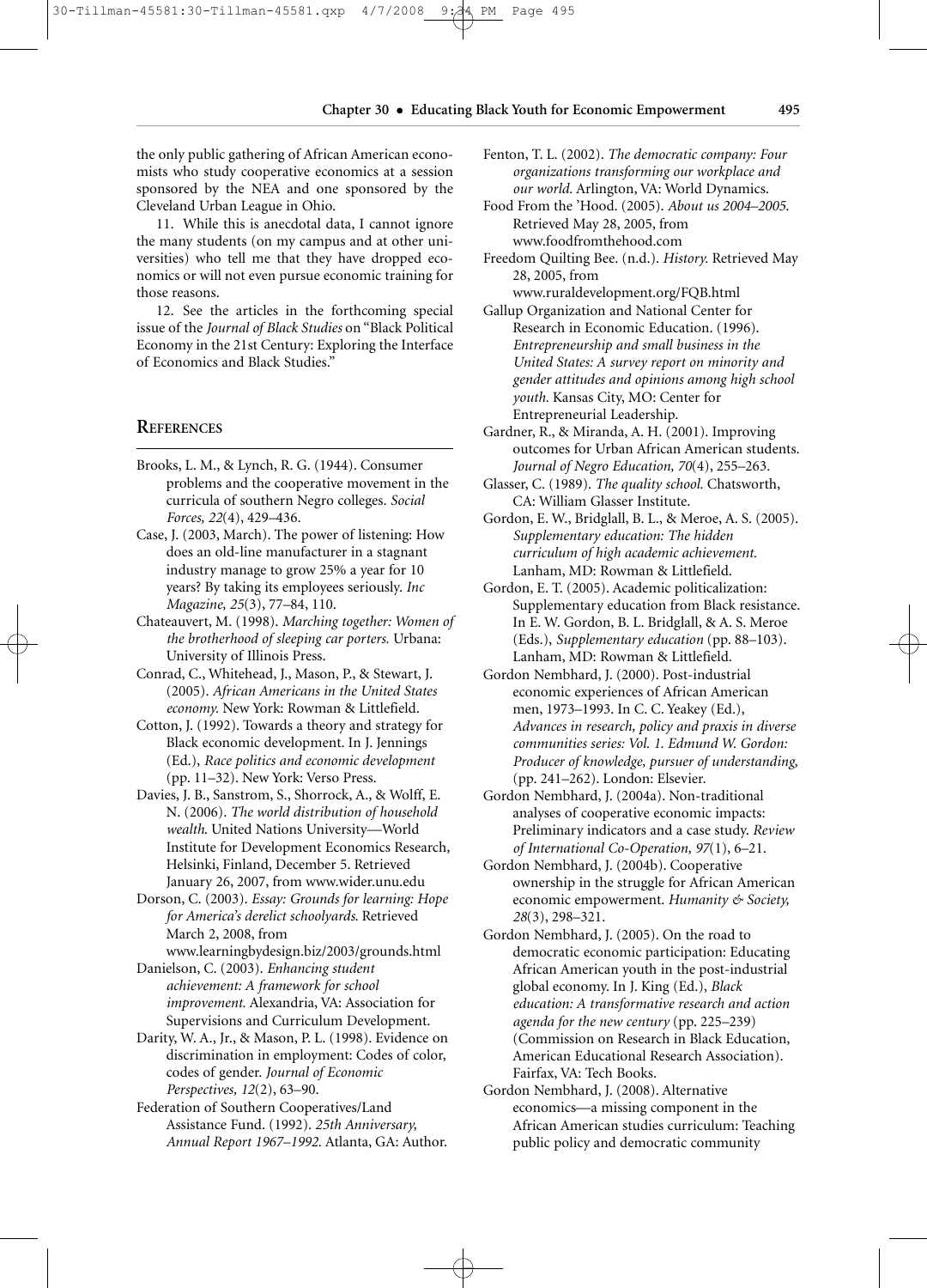PM

economics to Black undergraduate students. In Black political economy in the 21st century: Exploring the interface of economics and Black studies [Special issue]. *Journal of Black Studies, 39*(1)**[AU: Please provide page range during proof stage, if available.]***.*

30-Tillman-45581:30-Tillman-45581.qxp 4/7/2008 9:34 PM Page 496

- Gordon Nembhard, J., & Chiteji, N. (2006). *Wealth accumulation and communities of color in the United States: Current issues.* Ann Arbor: University of Michigan Press.
- Gordon Nembhard, J., & Pang, V. A. (2003). Ethnic youth programs: Teaching about caring economic communities and self-empowered leadership. In G. Ladson-Billings (Ed.), *Critical race theory perspectives on social studies: The profession, policies, and curriculum* (pp. 171–197) (A volume in Research in Social Education). Greenwich, CT: Information Age.
- Grimes, P. W. (1994). Public versus private secondary school and the production of economics education. *Journal of Economic Education, 25*(Winter), 17–30.
- Haynes, C., Jr., & Gordon Nembhard, J. (1999). Cooperative economics: A community revitalization strategy. *Review of Black Political Economy, 27,* 47–71.
- Hill, R. (2000). The case of the missing organizations: Cooperatives and the textbooks. *Journal of Economic Education, 31,* 281–295.
- Hope, J., II. (1940). Rochdale cooperation among Negroes. *Phylon, 1*(1), 39–52.
- Ijere, M. O. (1972). Whither economics in a Black studies program? *Journal of Black Studies, 3*(2), 149–165.
- International Cooperative Alliance. (2007). *What is a co-operative? and co-operative identity, principles, and values*. Retrieved February 2, 2007, from www.ica.coop/coop/principles.html
- Kourilsky, M. L., & Esfandiari, M. (1997). Entrepreneurship education and lower socioeconomic Black youth: An empirical investigation. *Urban Review, 29*(3), 205–215.
- Krimerman, L., & Lindenfeld, F. (1992). *When workers decide: Workplace democracy takes root in North America.* Philadelphia: New Society.
- Levine, D., & Tyson, L. D. (1990). Participation, productivity, and the firm's environment. In A. Blinder (Ed.), *Paying for productivity: A look at the evidence* (pp. 183–237). Washington, DC: Brookings Institute.
- Mason, P. L., & wa Githinji, M. (2008). Excavating for economics in Africana Studies. In Black political economy in the 21st century: Exploring the interface of economics and Black studies [Special issue]. *Journal of Black Studies, 39*(1)**[AU: Please provide page range during proof stage, if available.]***.*
- Nagel, K, Shahyd, K., & Weisner, M. (2005). *Youth cooperative toolkit*. Cambridge, MA: MIT, Department of Urban Studies and Planning.
- National Center for Education Statistics. (2001). *The 1998 high school transcript study tabulations: Comparative data on credits earned and demographics for1998, 1994, 1990, 1987, and 1982 high school graduates, revised* (NCES 2001–498). Washington, DC: Government Printing Office.
- National Cooperative Business Association. (2006). *Co-op statistics*. Retrieved February 2, 2007, from www.ncba.coop
- Pang, V. O., Gordon Nembhard, J., & Holowach, K. (2006). What is multicultural education? Principles and new directions. In V. Ooka (Ed.), *Multicultural education: Principles and practices* (pp. 23–43). Westport, CT: Praeger.
- Pitts, N. A. (1950). *Studies in sociology: Vol. 33. The cooperative movement in Negro communities of North Carolina: A dissertation*. Washington, DC: Catholic University of America Press.
- Rosenzweig, M. R. (2000). Schooling, learning, and economic growth. In R. Marshall (Ed.), *Back to shared prosperity: The growing inequality of wealth and income in America* (pp. 229–237). Armonk, NY: M. E. Sharpe.
- Rossi, E. (2003, October 20). Local students join to create food co-operatives. *The Daily Pennsylvanian*. Retrieved March 2, 2008, from http://media.www.dailypennsylvanian.com/med ia/storage/paper882/news/2003/10/20/News/Loc al.Students.Join.To.Create.Food.CoOperative-2153609.shtml
- Schutz, A. (2006). Home is a prison in the global economy: The tragic failure of school-based community engagement strategies. *Review of Educational Research, 76*(4), 691–743.
- Schuyler, G. S. (1932). The Young Negro Co-operative League. *The Crisis, 41*(1), 456–472.
- Shaw EcoVillage. (2005). *Our mission, chain reaction, success stories.* Retrieved May 28, 2005, from www.shawecovillage.com
- Siegfried, J. J., & Meszaros, B. T. (1998). Voluntary economics content standards for America's schools: Rationale and development. *Journal of Economic Education, 29*(Spring), 139–149.
- Skilton-Sylvester, P. (1994). Elementary school curricula and urban transformation. *Harvard Educational Review, 64*(3), 309–331.
- Skilton-Sylvester, P. (2003). Less like a robot: A comparison of change in an inner-city school and a Fortune 500 company. *American Educational Research Journal, 40*(1), 3–41.
- Urban Nutrition Initiative. (2002). *Annual Report May 2001–May 2002*. Philadelphia: University of Pennsylvania, Center for Community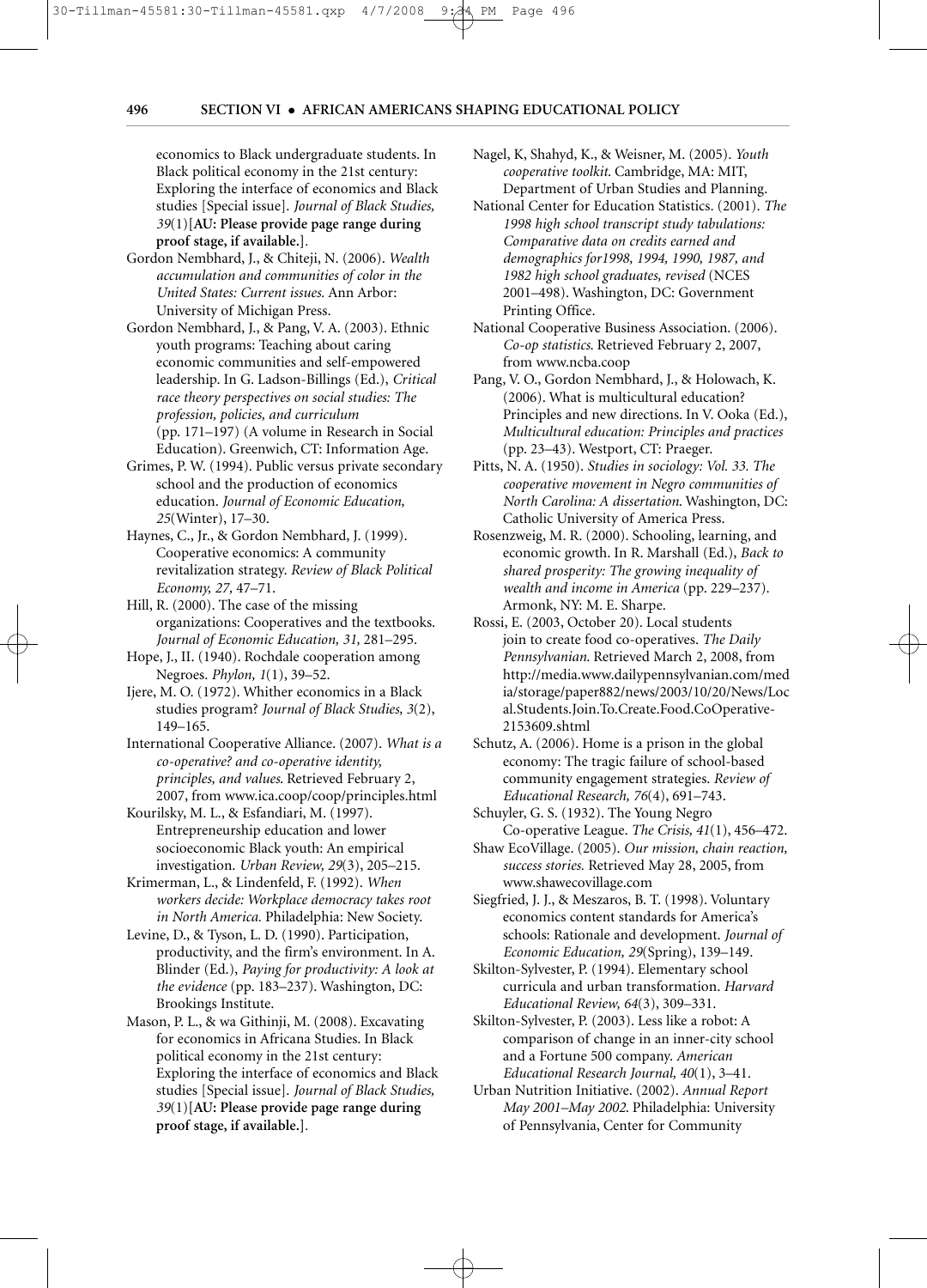Partnerships. Retrieved March 2, 2008, from www.urbannutrition.org/UNI/documents/ reports/report02-03.pdf

- U.S. Bureau of Labor Statistics. (2004). BLS releases 2002–12 employment projections. *News* [Press Release USDL 04–148]. Washington, DC: U.S. Department of Labor. Retrieved February 11, 2004, from www.bls.gov/emp/home.htm
- Varney, D. (2003). Shaw EcoVillage: Starting a positive chain reaction [Electronic version]. *Children, Youth and Environments, 13*(1). Retrieved May 28, 2005, from www.colorado.edu/journals/cye
- Walstad, W. B., & Rebeck, K. (2000). The status of economics in the curriculum. *Journal of Economic Education, 31*(Winter), 95–101.
- Williams, R. (2000*). If you're Black, get back, if you're brown, stick around, if you're White, hang tight: Race, gender and work in the global economy*. Working Paper for the Preamble Center, Washington, DC.
- Wright, E. O., & Dwyer, R. (2000/2001). The American jobs machine. Is the new economy creating good jobs. *Boston Review, 25*(6), 21–26.

#### **FURTHER READINGS**

- Adams, F. T., & Hansen, G. B. (1992). *Putting democracy to work: A practical guide for starting and managing worker-owned businesses*. San Francisco: Berrett-Koehler.
- Barone, C. A. (1991). Contending perspectives: Curricular reform in economics. *Journal of Economic Education, 22*(Winter), 15–26.
- Baumol, W. J., Panzar, J. C., & Willig, R. D. (1982). *Contestable markets and the theory of industry structure*. New York: Harcourt Brace Jovanovich.
- Birchall, J. (2003). *Rediscovering the cooperative advantage: Poverty reduction through self-help*. Geneva, Switzerland: Cooperative Branch, International Labour Office.
- Browne, R. S. (1974). Wealth distribution and its impact on minorities. *Review of Black Political Economy, 4*(4), 27–37.
- Churchill, N. C. (1995). Analysis, overview, and application to pedagogy. In I. Bull, H. Thomas, & G. Willard (Eds.), *Entrepreneurship: Perspectives on theory building*. Tarrytown, NY: Pergamon Press.
- Cobbs, J. L. (1976). A job that badly needs doing: A business editor looks at economics education. *Journal of Economic Education, 8*(Winter), 5–8.
- Conrad, C. A. (1998). National standards or economic imperialism. *Journal of Economic Education, 29*(2), 167–169.
- Fitzgerald, J., & Green Leigh, N. (2002). *Economic revitalization: Cases and strategies for city and suburb*. Thousand Oaks, CA: Sage.
- Frey, B. (2001). *Inspiring economics, human motivation in political economy*. Cheltenham, UK: Edward Elgar.
- Gibb, A. (1998). Growing an entrepreneurial economy [Electronic version]. *Economic Reform Today, 4*. Retrieved May 28, 2005, from www.cipe.org
- Giloth, R. (1998). Jobs and economic development. In R. Giloth (Ed.), *Jobs and economic development*. Thousand Oaks, CA: Sage.
- Gordon Nembhard, J. (2002a). Cooperatives and wealth accumulation: Preliminary analysis. *American Economic Review, 92*(2), 325–329.
- Gordon Nembhard, J. (2002b). Education for a people-centered democratic economy. *GEO Newsletter, 53–54*(July–October), 8–9.
- Gordon Nembhard, J. (2006). Entering the new city as men and women, not mules. In L. Randolph & G. Tate (Eds.), *The urban black community*. New York: Palgrave Macmillan.
- Gordon Nembhard, J., & Blasingame, A. (2002, December). *Economic dimensions of civic engagement and political efficacy*. Working Paper, Democracy Collaborative-Knight Foundation Civic Engagement Project, University of Maryland, College Park.
- Hansen, W. L. (1998). Principles-based standards: On the voluntary national content standards in economics. *Journal of Economic Education, 29*(2), 150–156.
- International Labour Conference. (2002). *Recommendation 193: Recommendation concerning the promotion of cooperatives*. Retrieved August 23, 2006, from www.ilo.org/coop
- James, E. J. (1899). *Educational value—economics as a school study. Economic studies 4*. Ithaca, NY: Andrus & Church Press.
- National Consumers Union. (2003). *Captive kids: A report on commercial pressures on kids at school*. Retrieved May 28, 2005, from www.consumers union.org/other/captivekids/index.htm
- Nadeau, E. G., & Thompson, D. J. (1996). *Cooperation works!* Rochester, MN: Lone Oak Press.
- National Council for the Social Studies. (1994). *Expectations of excellence: Curriculum standards for social studies*. Silver Spring, MD: National Council for the Social Studies.
- Nelson, J. L., Palonsky, S. B., and Carlson, K. (2000). *Critical issues in education*. Boston: McGraw-Hill.
- Rhodes, V. J. (1987, July). *Cooperatives and contestable/sustainable markets. Cooperative*